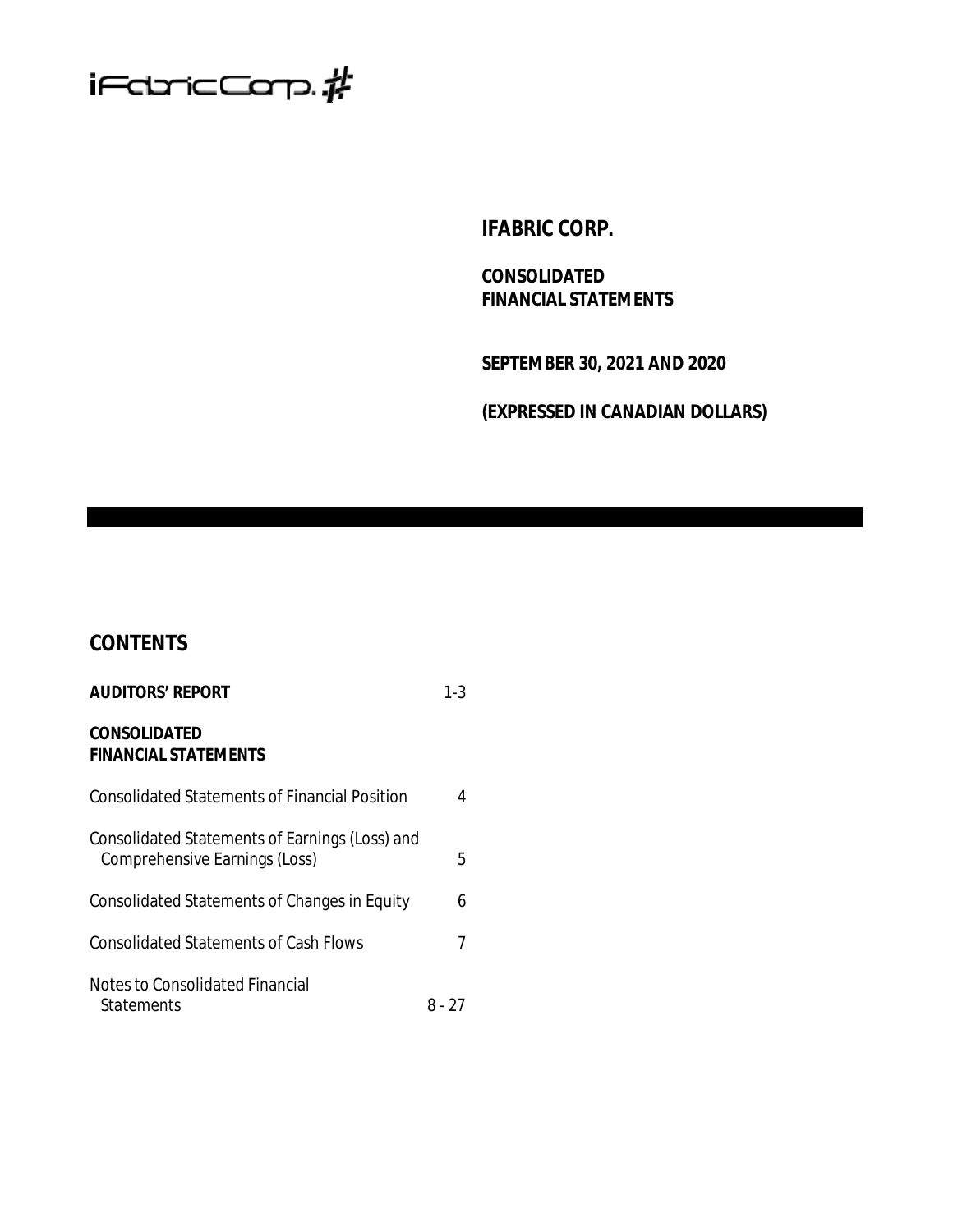

Tel: 416 865 0200 BDO Canada LLP<br>Fax: 416 865 0882 222 Bay Street Fax: 416 865 0882

www.bdo.ca Suite 2200, P.O. Box 131 Toronto, ON M5K1H1 Canada

**Independent Auditor's Report**

To the Shareholders of iFabric Corp.

#### **Opinion**

We have audited the consolidated financial statements of iFabric Corp. and its subsidiaries (the "Company"), which comprise the consolidated statements of financial position as at September 30, 2021 and 2020, and the consolidated statements of earnings (loss) and comprehensive earnings (loss), changes in equity and cash flows for the years then ended, and notes to the consolidated financial statements, including a summary of significant accounting policies.

In our opinion, the accompanying consolidated financial statements present fairly, in all material respects, the consolidated financial position of the Company as at September 30, 2021 and 2020, and its consolidated financial performance and its consolidated cash flows for the years then ended in accordance with International Financial Reporting Standards ("IFRS").

#### **Basis for Opinion**

We conducted our audit in accordance with Canadian generally accepted auditing standards. Our responsibilities under those standards are further described in the *Auditor's Responsibilities for the Audit of the Consolidated Financial Statements* section of our report. We are independent of the Company in accordance with the ethical requirements that are relevant to our audit of the consolidated financial statements in Canada, and we have fulfilled our other ethical responsibilities in accordance with these requirements. We believe that the audit evidence we have obtained is sufficient and appropriate to provide a basis for our opinion.

### **Key Audit Matters**

Key audit matters are those matters that, in our professional judgment, were of most significance in our audit of the consolidated financial statements of the current period. These matters were addressed in the context of our audit of the consolidated financial statements as a whole, and in forming our opinion thereon, and we do not provide a separate opinion on these matters.

### *Revenue Recognition*

### *Description of the key audit matter*

The Company's revenues consists of intimate apparel for women and innovative products and treatments for application to textiles and other surfaces. The Company entered into an arrangement with a supplier whose related party also acted as a distributor, requiring a determination of whether revenue should be recognized on a principal or agent basis. Due to the significance of the revenue to the overall operating results of the Company and judgement in the assessment of principal and agent, revenue recognition was determined to be a key audit matter requiring special audit consideration.

Please refer to Note 3 (c) to the consolidated financial statements for the Company's revenue recognition policy and Note 17 that includes revenue information by operating segments.

#### *How the key audit matter was addressed in the audit*

Our audit procedures included but is not limited to a review of new revenue contracts and exclusive license agreements in effect during the fiscal year, including any modifications or amendments,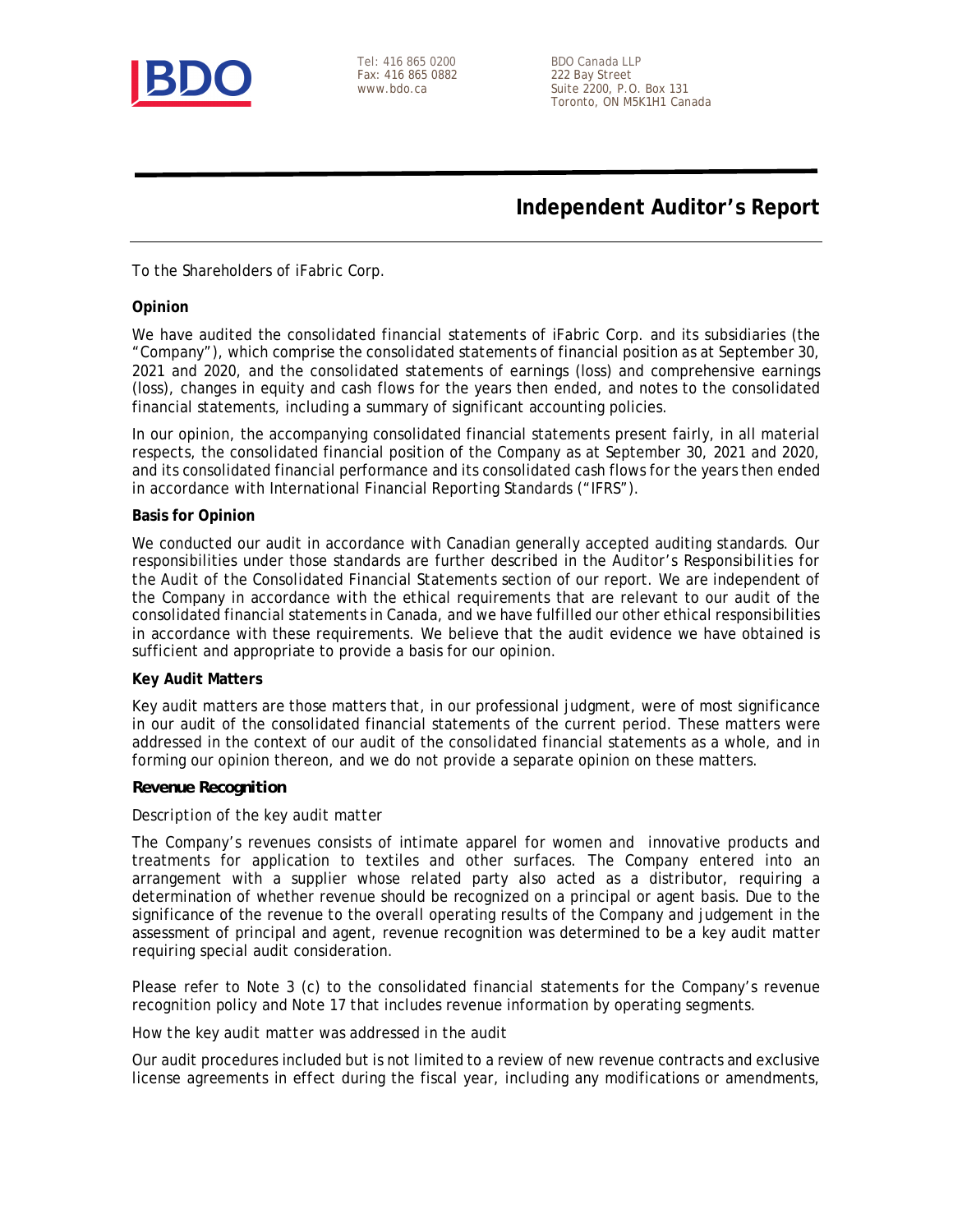

for recognition and measurement in accordance with IFRS 15, including the assessment as principal or agent.

#### **Other Information**

Management is responsible for the other information. The other information comprises the information included in Management's Discussion and Analysis filed with the relevant Canadian Securities Commissions.

Our opinion on the consolidated financial statements does not cover the other information and we do not and will not express any form of assurance conclusion thereon.

In connection with our audit of the consolidated financial statements, our responsibility is to read the other information identified above and, in doing so, consider whether the other information is materially inconsistent with the consolidated financial statements or our knowledge obtained in the audit, or otherwise appears to be materially misstated.

We obtained the Management's Discussion and Analysis prior to the date of this auditor's report. If, based on the work we will perform on this other information, we conclude that there is a material misstatement of this other information, we are required to report that fact to those charged with governance. We have nothing to report in this regard.

**Responsibilities of Management and Those Charged with Governance for the Consolidated Financial Statements**

Management is responsible for the preparation and fair presentation of the consolidated financial statements in accordance with IFRS, and for such internal control as management determines is necessary to enable the preparation of consolidated financial statements that are free from material misstatement, whether due to fraud or error.

In preparing the consolidated financial statements, management is responsible for assessing the Company's ability to continue as a going concern, disclosing, as applicable, matters related to going concern and using the going concern basis of accounting unless management either intends to liquidate the Company or to cease operations, or has no realistic alternative but to do so.

Those charged with governance are responsible for overseeing the Company's financial reporting process.

**Auditor's Responsibilities for the Audit of the Consolidated Financial Statements**

Our objectives are to obtain reasonable assurance about whether the consolidated financial statements as a whole are free from material misstatement, whether due to fraud or error, and to issue an auditor's report that includes our opinion. Reasonable assurance is a high level of assurance, but is not a guarantee that an audit conducted in accordance with Canadian generally accepted auditing standards will always detect a material misstatement when it exists. Misstatements can arise from fraud or error and are considered material if, individually or in the aggregate, they could reasonably be expected to influence the economic decisions of users taken on the basis of these consolidated financial statements.

As part of an audit in accordance with Canadian generally accepted auditing standards, we exercise professional judgment and maintain professional skepticism throughout the audit. We also:

 Identify and assess the risks of material misstatement of the consolidated financial statements, whether due to fraud or error, design and perform audit procedures responsive to those risks, and obtain audit evidence that is sufficient and appropriate to provide a basis for our opinion. The risk of not detecting a material misstatement resulting from fraud is higher than for one resulting from error, as fraud may involve collusion, forgery, intentional omissions, misrepresentations, or the override of internal control.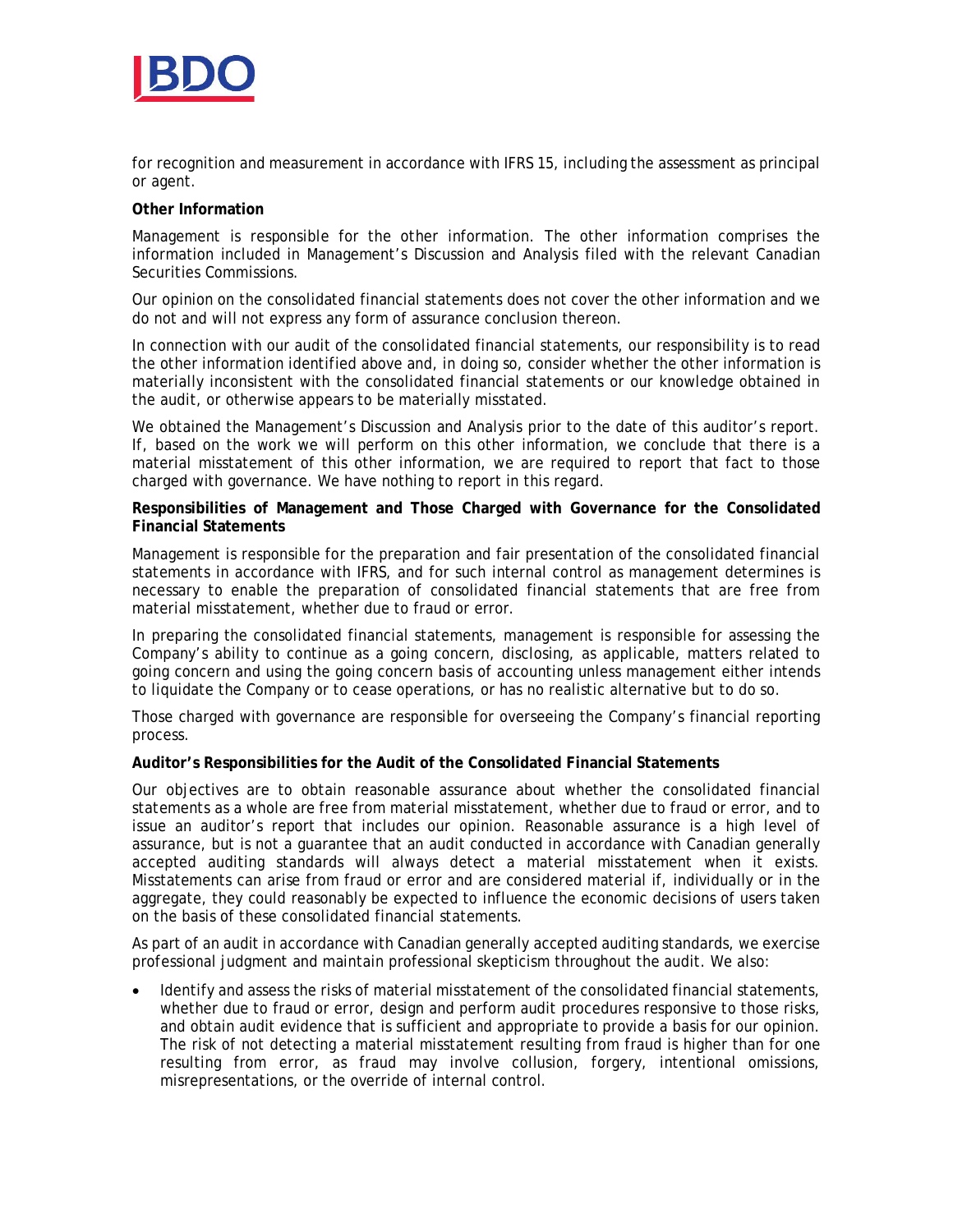

- Obtain an understanding of internal control relevant to the audit in order to design audit procedures that are appropriate in the circumstances, but not for the purpose of expressing an opinion on the effectiveness of the Company's internal control.
- Evaluate the appropriateness of accounting policies used and the reasonableness of accounting estimates and related disclosures made by management.
- Conclude on the appropriateness of management's use of the going concern basis of accounting and, based on the audit evidence obtained, whether a material uncertainty exists related to events or conditions that may cast significant doubt on the Company's ability to continue as a going concern. If we conclude that a material uncertainty exists, we are required to draw attention in our auditor's report to the related disclosures in the consolidated financial statements or, if such disclosures are inadequate, to modify our opinion. Our conclusions are based on the audit evidence obtained up to the date of our auditor's report. However, future events or conditions may cause the Company to cease to continue as a going concern.
- Evaluate the overall presentation, structure and content of the consolidated financial statements, including the disclosures, and whether the consolidated financial statements represent the underlying transactions and events in a manner that achieves fair presentation.
- Obtain sufficient appropriate audit evidence regarding the financial information of the entities or business activities within the Company to express an opinion on the consolidated financial statements. We are responsible for the direction, supervision and performance of the group audit. We remain solely responsible for our audit opinion.

We communicate with those charged with governance regarding, among other matters, the planned scope and timing of the audit and significant audit findings, including any significant deficiencies in internal control that we identify during our audit.

We also provide those charged with governance with a statement that we have complied with relevant ethical requirements regarding independence, and to communicate with them all relationships and other matters that may reasonably be thought to bear on our independence, and where applicable, related safeguards.

From the matters communicated with those charged with governance, we determine those matters that were of most significance in the audit of the consolidated financial statements of the current period and are therefore the key audit matters. We describe these matters in our auditor's report unless law or regulation precludes public disclosure about the matter or when, in extremely rare circumstances, we determine that a matter should not be communicated in our report because the adverse consequences of doing so would reasonably be expected to outweigh the public interest benefits of such communication.

The engagement partner on the audit resulting in this independent auditor's report is Michael Crolla.

BDO Comeda LLP

Chartered Professional Accountants, Licensed Public Accountants

Toronto, Ontario December 28, 2021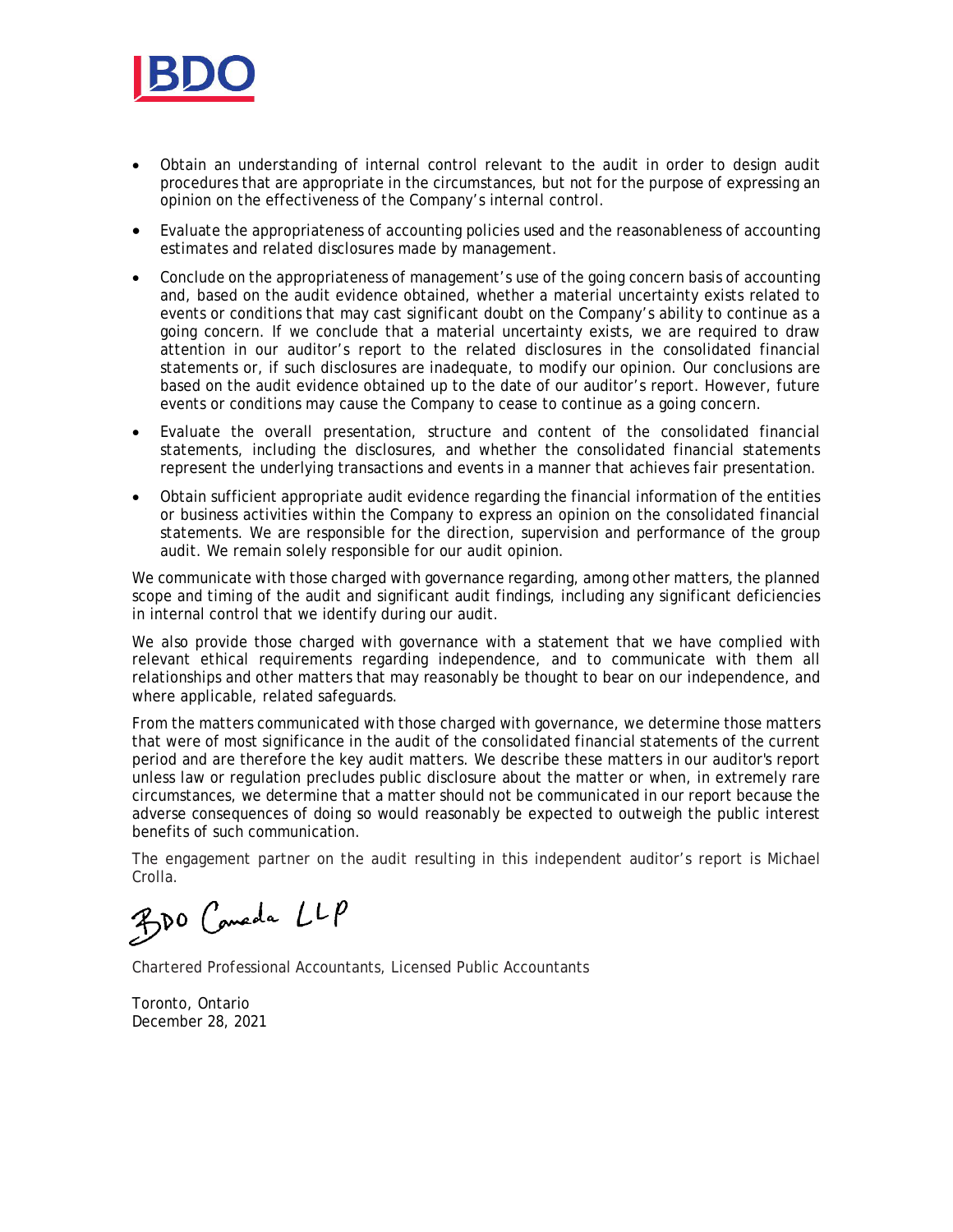# **IFABRIC CORP. CONSOLIDATED STATEMENTS OF FINANCIAL POSITION (Expressed in Canadian Dollars)**

| <b>ASSETS</b><br>Current assets<br>Cash<br>8,901,718<br>1,160,428<br>Accounts receivable (note 4)<br>6,452,896<br>4,442,787<br>3,015,010<br>3,138,128<br>Inventories (note 5)<br>265,982<br>90,521<br>Income taxes recoverable<br>Prepaid expenses and deposits (note 6)<br>4,734,352<br>4,106,986<br>Foreign exchange forward contracts (note 7)<br>126,994<br>23,194,497<br>13,241,305<br><b>Total current assets</b><br>Non-current assets<br>Due from related parties (note 8)<br>131,404<br>112,248<br>2,744,875<br>Property, plant and equipment (note 9)<br>2,942,104<br>61,735<br>Right-of-use assets (note 10)<br>54,168<br>258,478<br>Deferred development costs (note 11)<br>231,658<br>1,040,400<br>Deferred income taxes (note 12)<br>1,020,984<br>Goodwill<br>55,050<br>55,050<br>Total non-current assets<br>4,435,368<br>4,272,786<br><b>Total assets</b><br>27,629,865<br>17,514,091<br><b>LIABILITIES</b><br><b>Current liabilities</b><br>Accounts payable and accrued liabilities (note 14)<br>2,941,445<br>1,771,983<br>3,909,093<br>Customer deposits<br>151,315<br>324,775<br>Income taxes payable<br>256,426<br>57,770<br>Deferred revenue<br>25,609<br>165,611<br>Current portion of contract liability<br>180,509<br>30,037<br>Current portion of lease liability<br>30,613<br>Current portion due to related parties (note 15)<br>38<br>1,259,783<br>Current portion of bank loan payable (note 16)<br>1,215,464<br>7,519,090<br><b>Total current liabilities</b><br>4,801,381<br>Non-current liabilities<br>122,560<br>Non-current portion of contract liability<br>25,398<br>Non-current portion of lease liability<br>20,855<br>Due to related parties (note 15)<br>530,422<br>502,172<br>Total non-current liabilities<br>551,277<br>650,130<br>5,352,658<br>8,169,220<br>Total liabilities<br>Commitments (note 23)<br><b>EQUITY</b><br>Equity attributable to iFabric Corp. shareholders<br>Capital stock (note 22)<br>13,585,774<br>3,282,276<br>3,264,746<br>Reserves<br>2,768,217<br>5,612,925<br>3,243,227<br>Retained earnings<br>Accumulated other comprehensive earnings<br>(196, 551)<br>46,146<br>Total equity attributable to iFabric Corp. shareholders<br>22,266,894<br>9,339,866<br>Non-controlling interest<br>10,313<br>5,005<br>Total equity<br>22,277,207<br>9,344,871<br>Total liabilities and equity<br>27,629,865<br>17,514,091 | As at | September 30,<br>2021 | September 30,<br>2020 |
|--------------------------------------------------------------------------------------------------------------------------------------------------------------------------------------------------------------------------------------------------------------------------------------------------------------------------------------------------------------------------------------------------------------------------------------------------------------------------------------------------------------------------------------------------------------------------------------------------------------------------------------------------------------------------------------------------------------------------------------------------------------------------------------------------------------------------------------------------------------------------------------------------------------------------------------------------------------------------------------------------------------------------------------------------------------------------------------------------------------------------------------------------------------------------------------------------------------------------------------------------------------------------------------------------------------------------------------------------------------------------------------------------------------------------------------------------------------------------------------------------------------------------------------------------------------------------------------------------------------------------------------------------------------------------------------------------------------------------------------------------------------------------------------------------------------------------------------------------------------------------------------------------------------------------------------------------------------------------------------------------------------------------------------------------------------------------------------------------------------------------------------------------------------------------------------------------------------------------------------------------------------------------------------------------------------------------------------------------------------------------------------|-------|-----------------------|-----------------------|
|                                                                                                                                                                                                                                                                                                                                                                                                                                                                                                                                                                                                                                                                                                                                                                                                                                                                                                                                                                                                                                                                                                                                                                                                                                                                                                                                                                                                                                                                                                                                                                                                                                                                                                                                                                                                                                                                                                                                                                                                                                                                                                                                                                                                                                                                                                                                                                                      |       |                       |                       |
|                                                                                                                                                                                                                                                                                                                                                                                                                                                                                                                                                                                                                                                                                                                                                                                                                                                                                                                                                                                                                                                                                                                                                                                                                                                                                                                                                                                                                                                                                                                                                                                                                                                                                                                                                                                                                                                                                                                                                                                                                                                                                                                                                                                                                                                                                                                                                                                      |       |                       |                       |
|                                                                                                                                                                                                                                                                                                                                                                                                                                                                                                                                                                                                                                                                                                                                                                                                                                                                                                                                                                                                                                                                                                                                                                                                                                                                                                                                                                                                                                                                                                                                                                                                                                                                                                                                                                                                                                                                                                                                                                                                                                                                                                                                                                                                                                                                                                                                                                                      |       |                       |                       |
|                                                                                                                                                                                                                                                                                                                                                                                                                                                                                                                                                                                                                                                                                                                                                                                                                                                                                                                                                                                                                                                                                                                                                                                                                                                                                                                                                                                                                                                                                                                                                                                                                                                                                                                                                                                                                                                                                                                                                                                                                                                                                                                                                                                                                                                                                                                                                                                      |       |                       |                       |
|                                                                                                                                                                                                                                                                                                                                                                                                                                                                                                                                                                                                                                                                                                                                                                                                                                                                                                                                                                                                                                                                                                                                                                                                                                                                                                                                                                                                                                                                                                                                                                                                                                                                                                                                                                                                                                                                                                                                                                                                                                                                                                                                                                                                                                                                                                                                                                                      |       |                       |                       |
|                                                                                                                                                                                                                                                                                                                                                                                                                                                                                                                                                                                                                                                                                                                                                                                                                                                                                                                                                                                                                                                                                                                                                                                                                                                                                                                                                                                                                                                                                                                                                                                                                                                                                                                                                                                                                                                                                                                                                                                                                                                                                                                                                                                                                                                                                                                                                                                      |       |                       |                       |
|                                                                                                                                                                                                                                                                                                                                                                                                                                                                                                                                                                                                                                                                                                                                                                                                                                                                                                                                                                                                                                                                                                                                                                                                                                                                                                                                                                                                                                                                                                                                                                                                                                                                                                                                                                                                                                                                                                                                                                                                                                                                                                                                                                                                                                                                                                                                                                                      |       |                       |                       |
|                                                                                                                                                                                                                                                                                                                                                                                                                                                                                                                                                                                                                                                                                                                                                                                                                                                                                                                                                                                                                                                                                                                                                                                                                                                                                                                                                                                                                                                                                                                                                                                                                                                                                                                                                                                                                                                                                                                                                                                                                                                                                                                                                                                                                                                                                                                                                                                      |       |                       |                       |
|                                                                                                                                                                                                                                                                                                                                                                                                                                                                                                                                                                                                                                                                                                                                                                                                                                                                                                                                                                                                                                                                                                                                                                                                                                                                                                                                                                                                                                                                                                                                                                                                                                                                                                                                                                                                                                                                                                                                                                                                                                                                                                                                                                                                                                                                                                                                                                                      |       |                       |                       |
|                                                                                                                                                                                                                                                                                                                                                                                                                                                                                                                                                                                                                                                                                                                                                                                                                                                                                                                                                                                                                                                                                                                                                                                                                                                                                                                                                                                                                                                                                                                                                                                                                                                                                                                                                                                                                                                                                                                                                                                                                                                                                                                                                                                                                                                                                                                                                                                      |       |                       |                       |
|                                                                                                                                                                                                                                                                                                                                                                                                                                                                                                                                                                                                                                                                                                                                                                                                                                                                                                                                                                                                                                                                                                                                                                                                                                                                                                                                                                                                                                                                                                                                                                                                                                                                                                                                                                                                                                                                                                                                                                                                                                                                                                                                                                                                                                                                                                                                                                                      |       |                       |                       |
|                                                                                                                                                                                                                                                                                                                                                                                                                                                                                                                                                                                                                                                                                                                                                                                                                                                                                                                                                                                                                                                                                                                                                                                                                                                                                                                                                                                                                                                                                                                                                                                                                                                                                                                                                                                                                                                                                                                                                                                                                                                                                                                                                                                                                                                                                                                                                                                      |       |                       |                       |
|                                                                                                                                                                                                                                                                                                                                                                                                                                                                                                                                                                                                                                                                                                                                                                                                                                                                                                                                                                                                                                                                                                                                                                                                                                                                                                                                                                                                                                                                                                                                                                                                                                                                                                                                                                                                                                                                                                                                                                                                                                                                                                                                                                                                                                                                                                                                                                                      |       |                       |                       |
|                                                                                                                                                                                                                                                                                                                                                                                                                                                                                                                                                                                                                                                                                                                                                                                                                                                                                                                                                                                                                                                                                                                                                                                                                                                                                                                                                                                                                                                                                                                                                                                                                                                                                                                                                                                                                                                                                                                                                                                                                                                                                                                                                                                                                                                                                                                                                                                      |       |                       |                       |
|                                                                                                                                                                                                                                                                                                                                                                                                                                                                                                                                                                                                                                                                                                                                                                                                                                                                                                                                                                                                                                                                                                                                                                                                                                                                                                                                                                                                                                                                                                                                                                                                                                                                                                                                                                                                                                                                                                                                                                                                                                                                                                                                                                                                                                                                                                                                                                                      |       |                       |                       |
|                                                                                                                                                                                                                                                                                                                                                                                                                                                                                                                                                                                                                                                                                                                                                                                                                                                                                                                                                                                                                                                                                                                                                                                                                                                                                                                                                                                                                                                                                                                                                                                                                                                                                                                                                                                                                                                                                                                                                                                                                                                                                                                                                                                                                                                                                                                                                                                      |       |                       |                       |
|                                                                                                                                                                                                                                                                                                                                                                                                                                                                                                                                                                                                                                                                                                                                                                                                                                                                                                                                                                                                                                                                                                                                                                                                                                                                                                                                                                                                                                                                                                                                                                                                                                                                                                                                                                                                                                                                                                                                                                                                                                                                                                                                                                                                                                                                                                                                                                                      |       |                       |                       |
|                                                                                                                                                                                                                                                                                                                                                                                                                                                                                                                                                                                                                                                                                                                                                                                                                                                                                                                                                                                                                                                                                                                                                                                                                                                                                                                                                                                                                                                                                                                                                                                                                                                                                                                                                                                                                                                                                                                                                                                                                                                                                                                                                                                                                                                                                                                                                                                      |       |                       |                       |
|                                                                                                                                                                                                                                                                                                                                                                                                                                                                                                                                                                                                                                                                                                                                                                                                                                                                                                                                                                                                                                                                                                                                                                                                                                                                                                                                                                                                                                                                                                                                                                                                                                                                                                                                                                                                                                                                                                                                                                                                                                                                                                                                                                                                                                                                                                                                                                                      |       |                       |                       |
|                                                                                                                                                                                                                                                                                                                                                                                                                                                                                                                                                                                                                                                                                                                                                                                                                                                                                                                                                                                                                                                                                                                                                                                                                                                                                                                                                                                                                                                                                                                                                                                                                                                                                                                                                                                                                                                                                                                                                                                                                                                                                                                                                                                                                                                                                                                                                                                      |       |                       |                       |
|                                                                                                                                                                                                                                                                                                                                                                                                                                                                                                                                                                                                                                                                                                                                                                                                                                                                                                                                                                                                                                                                                                                                                                                                                                                                                                                                                                                                                                                                                                                                                                                                                                                                                                                                                                                                                                                                                                                                                                                                                                                                                                                                                                                                                                                                                                                                                                                      |       |                       |                       |
|                                                                                                                                                                                                                                                                                                                                                                                                                                                                                                                                                                                                                                                                                                                                                                                                                                                                                                                                                                                                                                                                                                                                                                                                                                                                                                                                                                                                                                                                                                                                                                                                                                                                                                                                                                                                                                                                                                                                                                                                                                                                                                                                                                                                                                                                                                                                                                                      |       |                       |                       |
|                                                                                                                                                                                                                                                                                                                                                                                                                                                                                                                                                                                                                                                                                                                                                                                                                                                                                                                                                                                                                                                                                                                                                                                                                                                                                                                                                                                                                                                                                                                                                                                                                                                                                                                                                                                                                                                                                                                                                                                                                                                                                                                                                                                                                                                                                                                                                                                      |       |                       |                       |
|                                                                                                                                                                                                                                                                                                                                                                                                                                                                                                                                                                                                                                                                                                                                                                                                                                                                                                                                                                                                                                                                                                                                                                                                                                                                                                                                                                                                                                                                                                                                                                                                                                                                                                                                                                                                                                                                                                                                                                                                                                                                                                                                                                                                                                                                                                                                                                                      |       |                       |                       |
|                                                                                                                                                                                                                                                                                                                                                                                                                                                                                                                                                                                                                                                                                                                                                                                                                                                                                                                                                                                                                                                                                                                                                                                                                                                                                                                                                                                                                                                                                                                                                                                                                                                                                                                                                                                                                                                                                                                                                                                                                                                                                                                                                                                                                                                                                                                                                                                      |       |                       |                       |
|                                                                                                                                                                                                                                                                                                                                                                                                                                                                                                                                                                                                                                                                                                                                                                                                                                                                                                                                                                                                                                                                                                                                                                                                                                                                                                                                                                                                                                                                                                                                                                                                                                                                                                                                                                                                                                                                                                                                                                                                                                                                                                                                                                                                                                                                                                                                                                                      |       |                       |                       |
|                                                                                                                                                                                                                                                                                                                                                                                                                                                                                                                                                                                                                                                                                                                                                                                                                                                                                                                                                                                                                                                                                                                                                                                                                                                                                                                                                                                                                                                                                                                                                                                                                                                                                                                                                                                                                                                                                                                                                                                                                                                                                                                                                                                                                                                                                                                                                                                      |       |                       |                       |
|                                                                                                                                                                                                                                                                                                                                                                                                                                                                                                                                                                                                                                                                                                                                                                                                                                                                                                                                                                                                                                                                                                                                                                                                                                                                                                                                                                                                                                                                                                                                                                                                                                                                                                                                                                                                                                                                                                                                                                                                                                                                                                                                                                                                                                                                                                                                                                                      |       |                       |                       |
|                                                                                                                                                                                                                                                                                                                                                                                                                                                                                                                                                                                                                                                                                                                                                                                                                                                                                                                                                                                                                                                                                                                                                                                                                                                                                                                                                                                                                                                                                                                                                                                                                                                                                                                                                                                                                                                                                                                                                                                                                                                                                                                                                                                                                                                                                                                                                                                      |       |                       |                       |
|                                                                                                                                                                                                                                                                                                                                                                                                                                                                                                                                                                                                                                                                                                                                                                                                                                                                                                                                                                                                                                                                                                                                                                                                                                                                                                                                                                                                                                                                                                                                                                                                                                                                                                                                                                                                                                                                                                                                                                                                                                                                                                                                                                                                                                                                                                                                                                                      |       |                       |                       |
|                                                                                                                                                                                                                                                                                                                                                                                                                                                                                                                                                                                                                                                                                                                                                                                                                                                                                                                                                                                                                                                                                                                                                                                                                                                                                                                                                                                                                                                                                                                                                                                                                                                                                                                                                                                                                                                                                                                                                                                                                                                                                                                                                                                                                                                                                                                                                                                      |       |                       |                       |
|                                                                                                                                                                                                                                                                                                                                                                                                                                                                                                                                                                                                                                                                                                                                                                                                                                                                                                                                                                                                                                                                                                                                                                                                                                                                                                                                                                                                                                                                                                                                                                                                                                                                                                                                                                                                                                                                                                                                                                                                                                                                                                                                                                                                                                                                                                                                                                                      |       |                       |                       |
|                                                                                                                                                                                                                                                                                                                                                                                                                                                                                                                                                                                                                                                                                                                                                                                                                                                                                                                                                                                                                                                                                                                                                                                                                                                                                                                                                                                                                                                                                                                                                                                                                                                                                                                                                                                                                                                                                                                                                                                                                                                                                                                                                                                                                                                                                                                                                                                      |       |                       |                       |
|                                                                                                                                                                                                                                                                                                                                                                                                                                                                                                                                                                                                                                                                                                                                                                                                                                                                                                                                                                                                                                                                                                                                                                                                                                                                                                                                                                                                                                                                                                                                                                                                                                                                                                                                                                                                                                                                                                                                                                                                                                                                                                                                                                                                                                                                                                                                                                                      |       |                       |                       |
|                                                                                                                                                                                                                                                                                                                                                                                                                                                                                                                                                                                                                                                                                                                                                                                                                                                                                                                                                                                                                                                                                                                                                                                                                                                                                                                                                                                                                                                                                                                                                                                                                                                                                                                                                                                                                                                                                                                                                                                                                                                                                                                                                                                                                                                                                                                                                                                      |       |                       |                       |
|                                                                                                                                                                                                                                                                                                                                                                                                                                                                                                                                                                                                                                                                                                                                                                                                                                                                                                                                                                                                                                                                                                                                                                                                                                                                                                                                                                                                                                                                                                                                                                                                                                                                                                                                                                                                                                                                                                                                                                                                                                                                                                                                                                                                                                                                                                                                                                                      |       |                       |                       |
|                                                                                                                                                                                                                                                                                                                                                                                                                                                                                                                                                                                                                                                                                                                                                                                                                                                                                                                                                                                                                                                                                                                                                                                                                                                                                                                                                                                                                                                                                                                                                                                                                                                                                                                                                                                                                                                                                                                                                                                                                                                                                                                                                                                                                                                                                                                                                                                      |       |                       |                       |
|                                                                                                                                                                                                                                                                                                                                                                                                                                                                                                                                                                                                                                                                                                                                                                                                                                                                                                                                                                                                                                                                                                                                                                                                                                                                                                                                                                                                                                                                                                                                                                                                                                                                                                                                                                                                                                                                                                                                                                                                                                                                                                                                                                                                                                                                                                                                                                                      |       |                       |                       |
|                                                                                                                                                                                                                                                                                                                                                                                                                                                                                                                                                                                                                                                                                                                                                                                                                                                                                                                                                                                                                                                                                                                                                                                                                                                                                                                                                                                                                                                                                                                                                                                                                                                                                                                                                                                                                                                                                                                                                                                                                                                                                                                                                                                                                                                                                                                                                                                      |       |                       |                       |
|                                                                                                                                                                                                                                                                                                                                                                                                                                                                                                                                                                                                                                                                                                                                                                                                                                                                                                                                                                                                                                                                                                                                                                                                                                                                                                                                                                                                                                                                                                                                                                                                                                                                                                                                                                                                                                                                                                                                                                                                                                                                                                                                                                                                                                                                                                                                                                                      |       |                       |                       |
|                                                                                                                                                                                                                                                                                                                                                                                                                                                                                                                                                                                                                                                                                                                                                                                                                                                                                                                                                                                                                                                                                                                                                                                                                                                                                                                                                                                                                                                                                                                                                                                                                                                                                                                                                                                                                                                                                                                                                                                                                                                                                                                                                                                                                                                                                                                                                                                      |       |                       |                       |
|                                                                                                                                                                                                                                                                                                                                                                                                                                                                                                                                                                                                                                                                                                                                                                                                                                                                                                                                                                                                                                                                                                                                                                                                                                                                                                                                                                                                                                                                                                                                                                                                                                                                                                                                                                                                                                                                                                                                                                                                                                                                                                                                                                                                                                                                                                                                                                                      |       |                       |                       |
|                                                                                                                                                                                                                                                                                                                                                                                                                                                                                                                                                                                                                                                                                                                                                                                                                                                                                                                                                                                                                                                                                                                                                                                                                                                                                                                                                                                                                                                                                                                                                                                                                                                                                                                                                                                                                                                                                                                                                                                                                                                                                                                                                                                                                                                                                                                                                                                      |       |                       |                       |
|                                                                                                                                                                                                                                                                                                                                                                                                                                                                                                                                                                                                                                                                                                                                                                                                                                                                                                                                                                                                                                                                                                                                                                                                                                                                                                                                                                                                                                                                                                                                                                                                                                                                                                                                                                                                                                                                                                                                                                                                                                                                                                                                                                                                                                                                                                                                                                                      |       |                       |                       |
|                                                                                                                                                                                                                                                                                                                                                                                                                                                                                                                                                                                                                                                                                                                                                                                                                                                                                                                                                                                                                                                                                                                                                                                                                                                                                                                                                                                                                                                                                                                                                                                                                                                                                                                                                                                                                                                                                                                                                                                                                                                                                                                                                                                                                                                                                                                                                                                      |       |                       |                       |
|                                                                                                                                                                                                                                                                                                                                                                                                                                                                                                                                                                                                                                                                                                                                                                                                                                                                                                                                                                                                                                                                                                                                                                                                                                                                                                                                                                                                                                                                                                                                                                                                                                                                                                                                                                                                                                                                                                                                                                                                                                                                                                                                                                                                                                                                                                                                                                                      |       |                       |                       |

Approved on behalf of the Board of Directors on December 28, 2021:<br>"Hylton Karon" [Hilton Price"]

*"Hylton Karon"* "*Hilton Price"* Director Director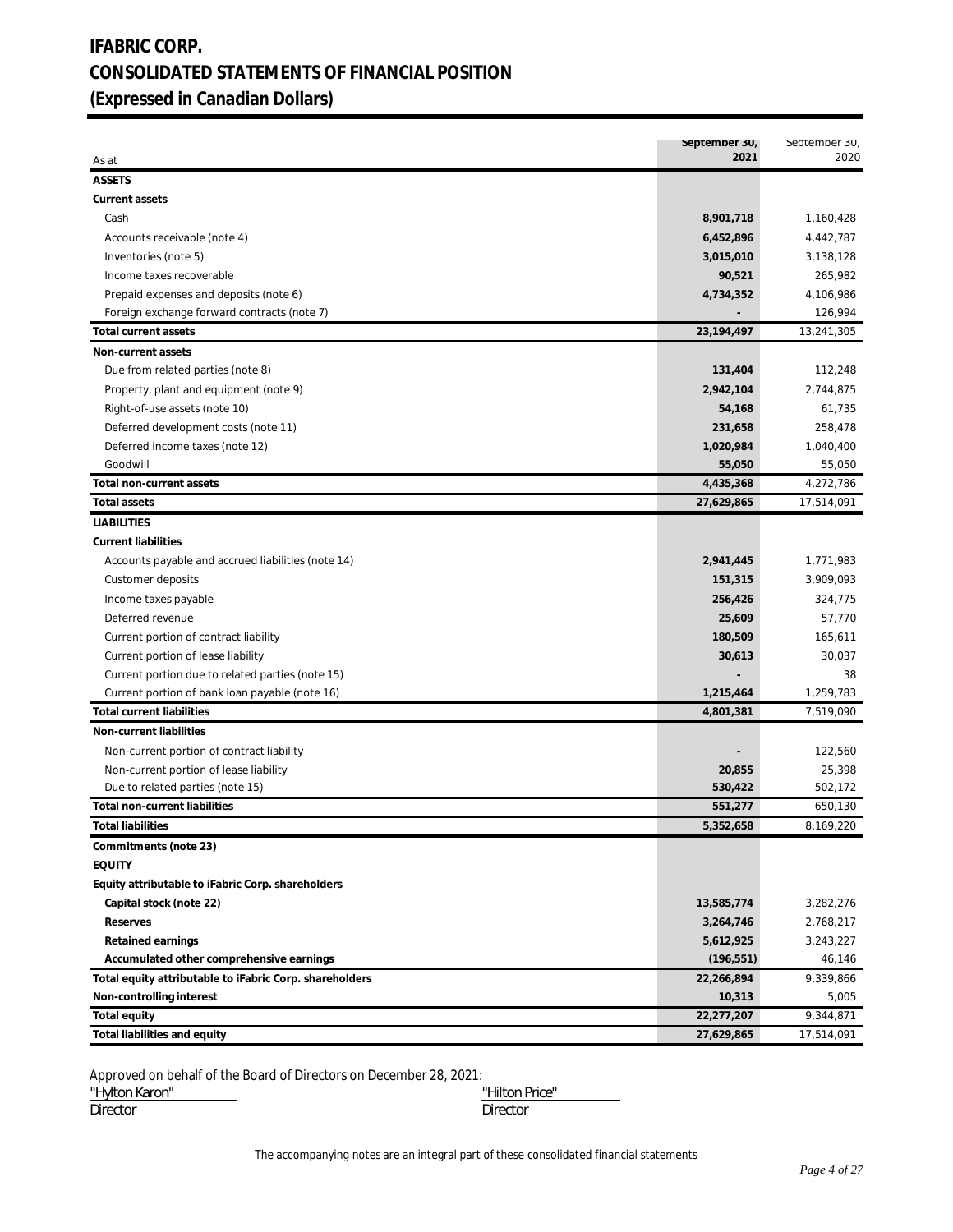# **IFABRIC CORP. CONSOLIDATED STATEMENTS OF EARNINGS (LOSS) AND COMPREHENSIVE EARNINGS (LOSS) (Expressed in Canadian Dollars)**

| For the year ended September 30,                                      | 2021       | 2020          |
|-----------------------------------------------------------------------|------------|---------------|
| <b>REVENUE</b>                                                        | 19,763,672 | 11,521,676    |
| <b>COST OF SALES</b>                                                  | 12,002,784 | 7,220,724     |
| <b>GROSS PROFIT</b>                                                   | 7,760,888  | 4,300,952     |
| <b>EXPENSES</b>                                                       |            |               |
| General and administrative costs (note 18)                            | 4,082,203  | 4,010,168     |
| Selling costs (note 18)                                               | 982,641    | 787,667       |
| Interest on bank loan                                                 | 53,402     | 42,746        |
| Depreciation of property, plant and equipment and right-of-use assets | 90,095     | 87,865        |
| Amortization of deferred development costs                            | 26,820     | 26,820        |
| Share-based compensation                                              | 21,994     | 581,550       |
|                                                                       | 5,257,155  | 5,536,816     |
| EARNINGS (LOSS) FROM OPERATIONS                                       | 2,503,733  | (1, 235, 864) |
| OTHER INCOME                                                          |            |               |
| Gain on foreign exchange                                              | (223,000)  | (229, 495)    |
| Government grants (note 3q)                                           | (315, 360) | (296, 970)    |
|                                                                       | (538, 360) | (526, 465)    |
| EARNINGS (LOSS) BEFORE INCOME TAXES                                   | 3,042,093  | (709, 399)    |
| PROVISION (RECOVERY) OF INCOME TAXES (note 20)                        |            |               |
| Current                                                               | 378,071    | 58,793        |
| Deferred                                                              | 289,016    | (143, 481)    |
|                                                                       | 667,087    | (84, 688)     |
| NET EARNINGS (LOSS)                                                   | 2,375,006  | (624, 711)    |
| NET EARNINGS (LOSS) ATTRIBUTABLE TO:                                  |            |               |
| iFabric Corp. shareholders                                            | 2,369,698  | (617, 770)    |
| Non-controlling interest                                              | 5,308      | (6,941)       |
|                                                                       | 2,375,006  | (624, 711)    |
| OTHER COMPREHENSIVE EARNINGS (LOSS)                                   |            |               |
| Unrealized loss on translation of foreign operations                  | (242, 697) | (92, 053)     |
| TOTAL COMPREHENSIVE EARNINGS (LOSS)                                   | 2,132,309  | (716, 764)    |
|                                                                       |            |               |
| EARNINGS (LOSS) PER SHARE (note 21)                                   |            |               |
| Basic                                                                 | 0.084      | (0.023)       |
| Diluted                                                               | 0.081      | (0.023)       |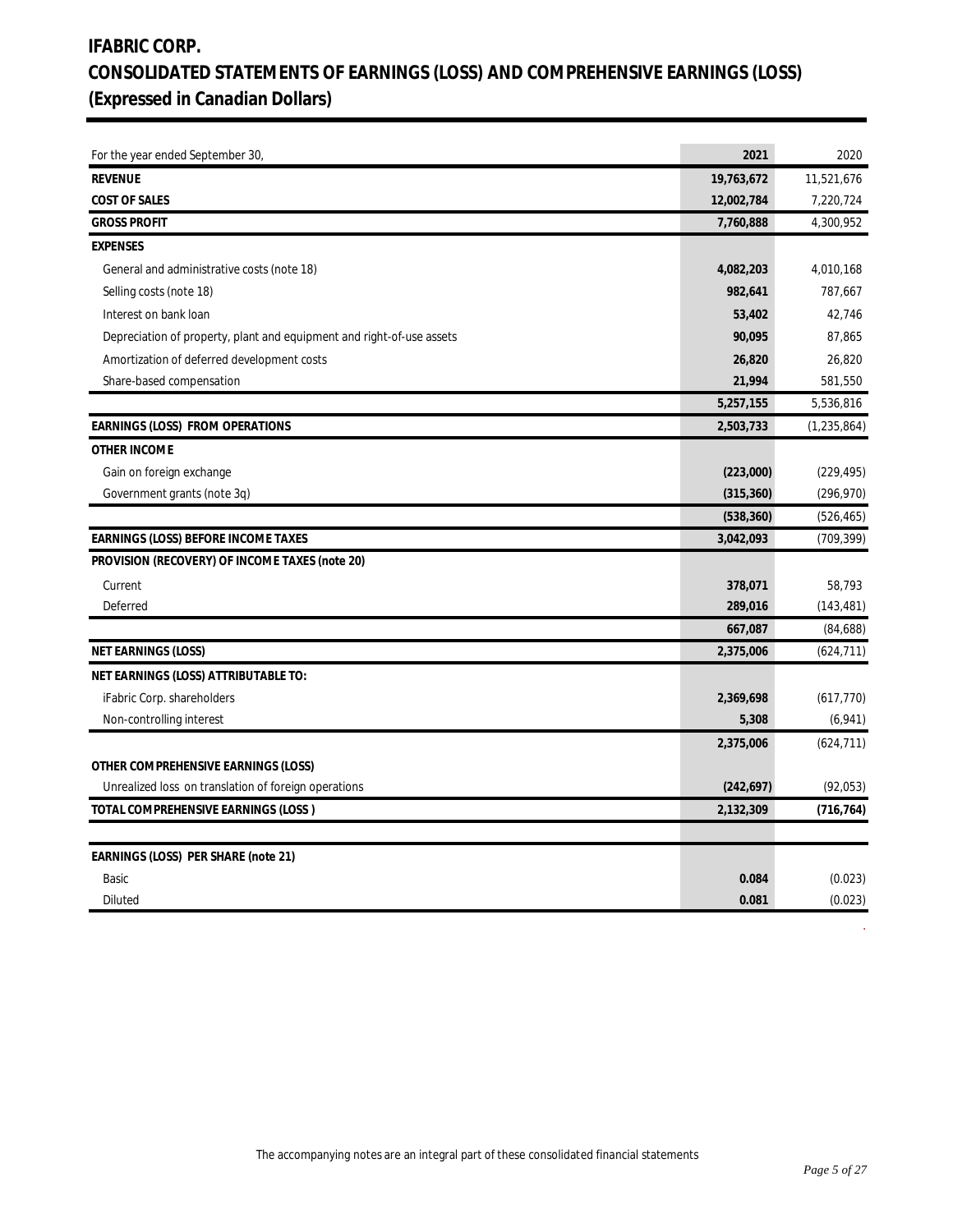# **IFABRIC CORP. CONSOLIDATED STATEMENTS OF CHANGES IN EQUITY (Expressed in Canadian Dollars)**

|                                                                                                              |                      |                        | Attributable to iFabric Corp. shareholders |                          |                                                       |                                               |                             |               |
|--------------------------------------------------------------------------------------------------------------|----------------------|------------------------|--------------------------------------------|--------------------------|-------------------------------------------------------|-----------------------------------------------|-----------------------------|---------------|
|                                                                                                              |                      | Reserves               |                                            |                          |                                                       |                                               |                             |               |
|                                                                                                              | Capital stock        | Contributed<br>surplus | Options                                    | Retained<br>earnings     | <b>Accumulated Other</b><br>Comprehensive<br>Earnings | <b>Total Comprehensive</b><br>Earnings (Loss) | Non-controlling<br>interest | Total equity  |
| Balance at September 30, 2020                                                                                | 3,282,276            | 852,679                | 1,915,538                                  | 3,243,227                | 46,146                                                | 9,339,866                                     | 5,005                       | 9,344,871     |
| Total comprehensive earnings (loss)                                                                          |                      |                        | $\sim$                                     | 2,369,698                | (242, 697)                                            | 2,127,001                                     | 5,308                       | 2,132,309     |
| Private placement (note 22)                                                                                  | 11,499,996           |                        |                                            | $\overline{\phantom{a}}$ | ۰.                                                    | 11,499,996                                    |                             | 11,499,996    |
| Share issue costs - cash (note 22)                                                                           | (1, 271, 563)        |                        |                                            | $\sim$                   |                                                       | (1, 271, 563)                                 |                             | (1, 271, 563) |
| Deferred tax on share issue costs (note 10)<br>Share issue costs - fair value of compensation options issued | 269,600<br>(619,987) |                        | 619,987                                    | $\overline{\phantom{a}}$ |                                                       | 269,600<br>$\sim$                             |                             | 269,600       |
| to agents (note 14)<br>Exercise of options                                                                   | 425,452              |                        | (145, 452)                                 | $\overline{\phantom{a}}$ |                                                       | 280,000                                       |                             | 280,000       |
| Share-based compensation                                                                                     |                      |                        | 21,994                                     |                          |                                                       | 21,994                                        |                             | 21,994        |
| Balance at September 30, 2021                                                                                | 13,585,774           | 852,679                | 2,412,067                                  | 5,612,925                | (196, 551)                                            | 22,266,894                                    | 10,313                      | 22,277,207    |

|                                     |               |                        | Attributable to iFabric Corp. shareholders |                      |                                                       |                                               |                             |              |
|-------------------------------------|---------------|------------------------|--------------------------------------------|----------------------|-------------------------------------------------------|-----------------------------------------------|-----------------------------|--------------|
|                                     |               | Reserves               |                                            |                      |                                                       |                                               |                             |              |
|                                     | Capital stock | Contributed<br>surplus | Options                                    | Retained<br>earnings | <b>Accumulated Other</b><br>Comprehensive<br>Earnings | <b>Total Comprehensive</b><br>Earnings (Loss) | Non-controlling<br>interest | Total equity |
| Balance at September 30, 2019       | 2,963,824     | 852,679                | 1.440.940                                  | 3,860,997            | 138.199                                               | 9,256,639                                     | 11,946                      | 9,268,585    |
| Total comprehensive earnings (loss) |               |                        |                                            | (617, 770)           | (92,053)                                              | (709, 823)                                    | (6,941)                     | (716, 764)   |
| Exercise of options                 | 318,452       |                        | (106, 952)                                 |                      |                                                       | 211,500                                       |                             | 211,500      |
| Share-based compensation            |               |                        | 581,550                                    |                      |                                                       | 581,550                                       |                             | 581,550      |
| Balance at September 30, 2020       | 3,282,276     | 852,679                | 1,915,538                                  | 3,243,227            | 46,146                                                | 9,339,866                                     | 5,005                       | 9,344,871    |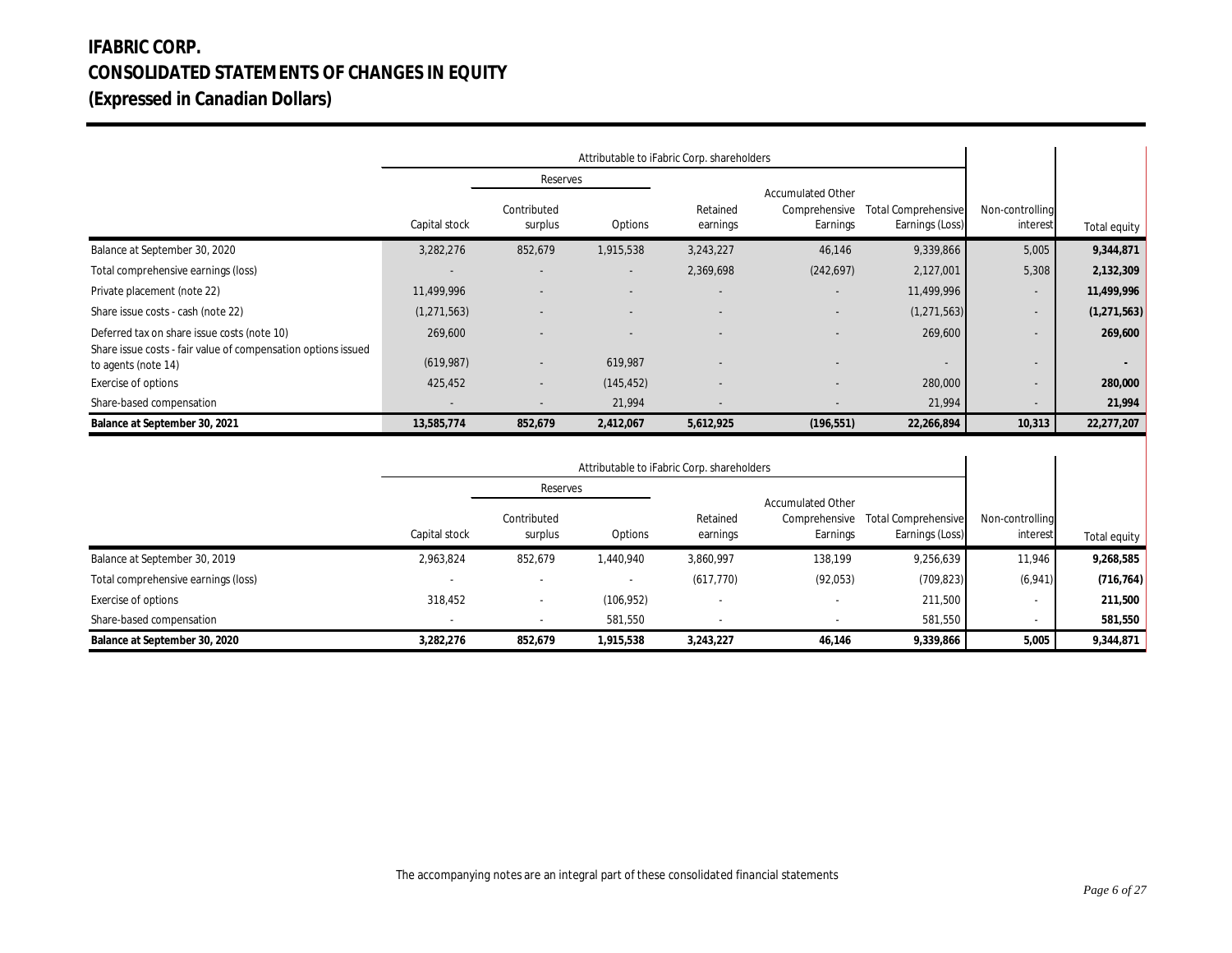# **IFABRIC CORP. CONSOLIDATED STATEMENTS OF CASH FLOWS (Expressed in Canadian Dollars)**

| For the year ended September 30,                                      | 2021          | 2020        |
|-----------------------------------------------------------------------|---------------|-------------|
| CASH WAS PROVIDED BY (USED IN)                                        |               |             |
| OPERATING ACTIVITIES                                                  |               |             |
| Net earnings (loss)                                                   | 2,375,006     | (624, 711)  |
| Items not affecting cash                                              |               |             |
| Interest on lease liability                                           | 2,944         | 2,941       |
| Amortization of property, plant and equipment and right-of-use assets | 90,095        | 87,865      |
| Amortization of deferred development costs                            | 26,820        | 26,820      |
| Share-based compensation                                              | 21,994        | 581,550     |
| Deferred income tax provision                                         | 289,016       | (143, 481)  |
| IFRS transition adjustment                                            |               | (9,900)     |
|                                                                       | 2,805,875     | (78, 916)   |
| Changes in operatings assets and liabilities                          |               |             |
| Accounts receivable                                                   | (2,010,109)   | (2,084,667) |
| Inventories                                                           | 123,118       | (386, 039)  |
| Income taxes recoverable                                              | 175,461       | 33,658      |
| Prepaid expenses and deposits                                         | (627, 366)    | (3,850,010) |
| Foreign exchange forward contracts                                    | 126,994       | (68, 164)   |
| Due from related parties                                              | (19, 156)     |             |
| Accounts payable and accrued liabilities                              | 1,169,462     | 974,036     |
| Customer deposits                                                     | (3,757,778)   | 3,909,093   |
| Deferred revenue                                                      | (32, 161)     | 57,770      |
| Contract liability                                                    | (107, 662)    | 119,376     |
| Income taxes payable                                                  | (68, 349)     | 311,661     |
|                                                                       | (5,027,546)   | (983, 286)  |
|                                                                       | (2,221,671)   | (1,062,202) |
| <b>FINANCING ACTIVITIES</b>                                           |               |             |
| Due to related parties                                                | 28,212        | 25,200      |
| Share and warrant issuances (note 22)                                 | 11,779,996    | 211,500     |
| Share and warrant issuances costs (note 22)                           | (1, 271, 563) |             |
| Increase in bank loan (note 16)                                       | 40,000        | 80,000      |
| Repayment of bank loan (note 16)                                      | (84, 319)     | (78, 568)   |
| Interest paid                                                         | (2,944)       | (2,941)     |
| Repayment of lease liability                                          | (30, 325)     | (30, 037)   |
|                                                                       | 10,459,057    | 205,154     |
| <b>INVESTING ACTIVITIES</b>                                           |               |             |
| Purchase of property, plant and equipment                             | (253, 399)    |             |
| Investment in intangible assets                                       |               | (178, 019)  |
|                                                                       | (253, 399)    | (178, 019)  |
| CHANGE IN CASH POSITION                                               | 7,983,987     | (1,035,067) |
| CASH, beginning of year                                               | 1,160,428     | 2,287,548   |
| Effect of foreign currency translation                                | (242, 697)    | (92, 053)   |
| CASH, end of year                                                     | 8,901,718     | 1,160,428   |

(i) Actual taxes paid: \$536,940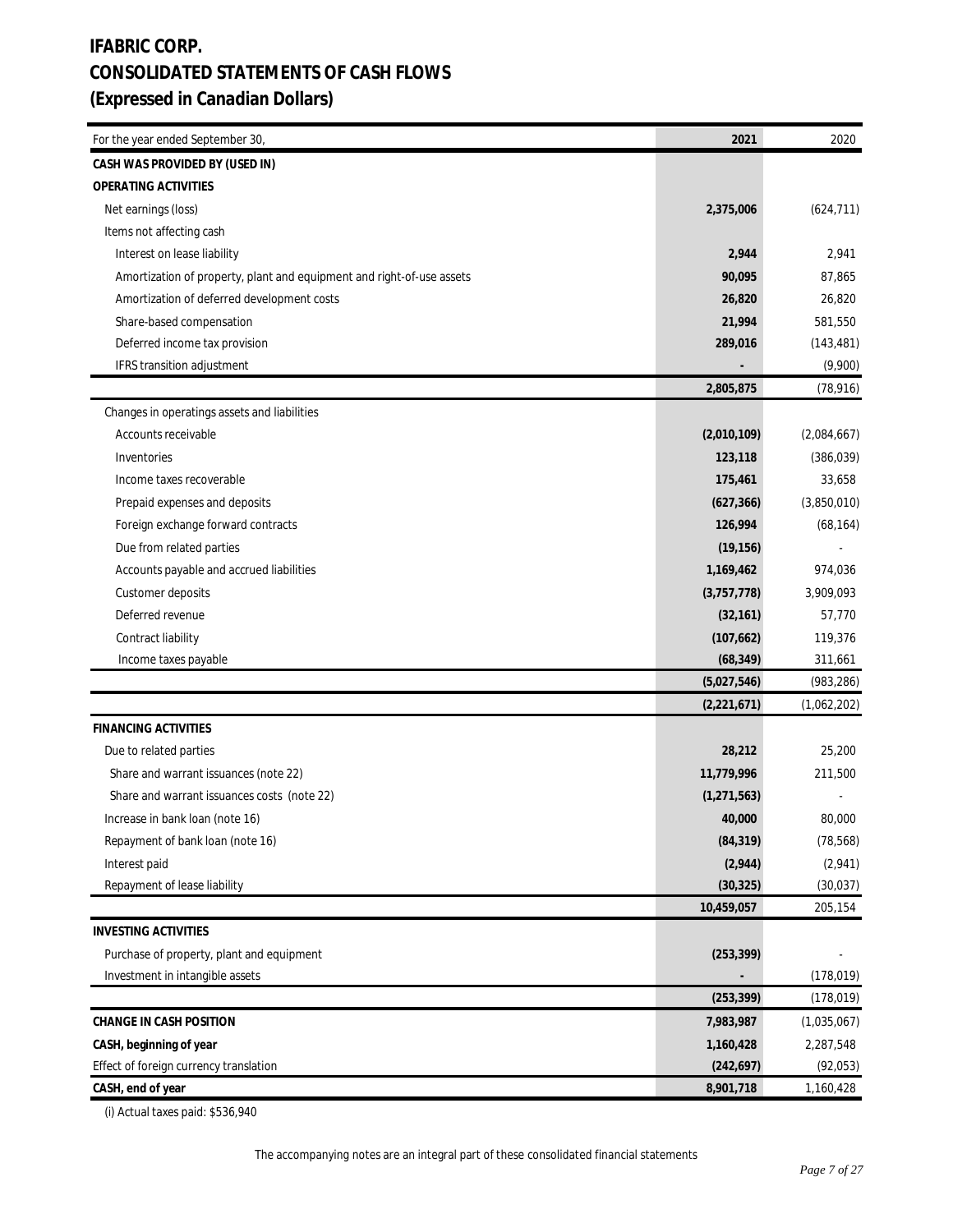#### **1. NATURE OF OPERATIONS**

iFabric Corp. ("iFabric" or the "Company") is a Canadian public company, incorporated under the Alberta Business Corporations Act and is domiciled in Canada. iFabric is listed on the Toronto Stock Exchange ("TSX") under the trading symbol "IFA". The head office is located at 525 Denison Street, Unit 1, Markham, Ontario, Canada.

The Company's principle activities relate to the business of designing and distributing women's intimate apparel as well as a range of complimenting accessories. The Company is also in the business of developing and distributing a range of innovative products and treatments that are suitable for application to textiles, plastics, liquids, and hard surfaces as well as finished performance apparel which integrate one or more such treatments. These products are designed to provide added benefits to the user in terms of protection and performance enhancements.

#### **2. BASIS OF PREPARATION**

#### **(a) Statement of compliance**

The Company prepares its consolidated financial statements in accordance with International Financial Reporting Standards ("IFRS") as issued by the International Accounting Standards Board ("IASB").

#### **(b) Basis of measurement**

These consolidated financial statements were prepared on a historical cost basis except for certain items which may be accounted for at fair value as further discussed in subsequent notes, using the significant accounting policies and measurement basis summarized below.

### **3. SUMMARY OF SIGNIFICANT ACCOUNTING POLICIES**

The principal accounting policies applied in the preparation of these consolidated financial statements are set out below. These policies have been consistently applied to all the periods presented, unless otherwise stated.

#### **(a) Basis of consolidation**

The consolidated financial statements include the accounts of iFabric Corp., and its wholly-owned subsidiaries:

- (i) Coconut Grove Textiles Inc., which includes the consolidated accounts of:
	- a. Coconut Grove Pads Inc., a wholly-owned subsidiary;
	- b. CG Intimates Inc., a U.S. company and wholly-owned subsidiary;
	- c. 2074160 Ontario Inc., a 75%-owned subsidiary;
	- d. Intelligent Fabric Technologies (North America) Inc. a wholly-owned subsidiary, which includes the consolidated accounts of:
		- i. Intelligent Fabric Technologies Inc., a U.S. company and wholly-owned subsidiary;
		- ii. Intelligent Fabric Technologies (Taiwan), a Taiwanese branch office
- (ii) Protx (Shanghai) Trading Co., Ltd., a company incorporated in China.

All inter-corporate balances and transactions have been eliminated on consolidation.

**(b) Functional and presentation currency**

These consolidated financial statements are presented in Canadian dollars.

The functional currency of the Coconut Grove Pads Inc., Protx (Shanghai) Trading Co., Ltd., and Intelligent Fabric Technologies (North America) Inc., is the United States Dollar ("USD") given the prevalence of USD transactions in operations. The functional currency of the parent company and remaining subsidiaries is Canadian dollars.

The results and financial position of the subsidiaries with USD functional currency are translated into Canadian dollars as follows:

- i. Assets and liabilities are translated at the closing rate at the date of the statement of financial position;<br>ii. Income and expenses are translated at average exchange rates:
- Income and expenses are translated at average exchange rates;
- iii. All resulting exchange differences are recognized in other comprehensive income.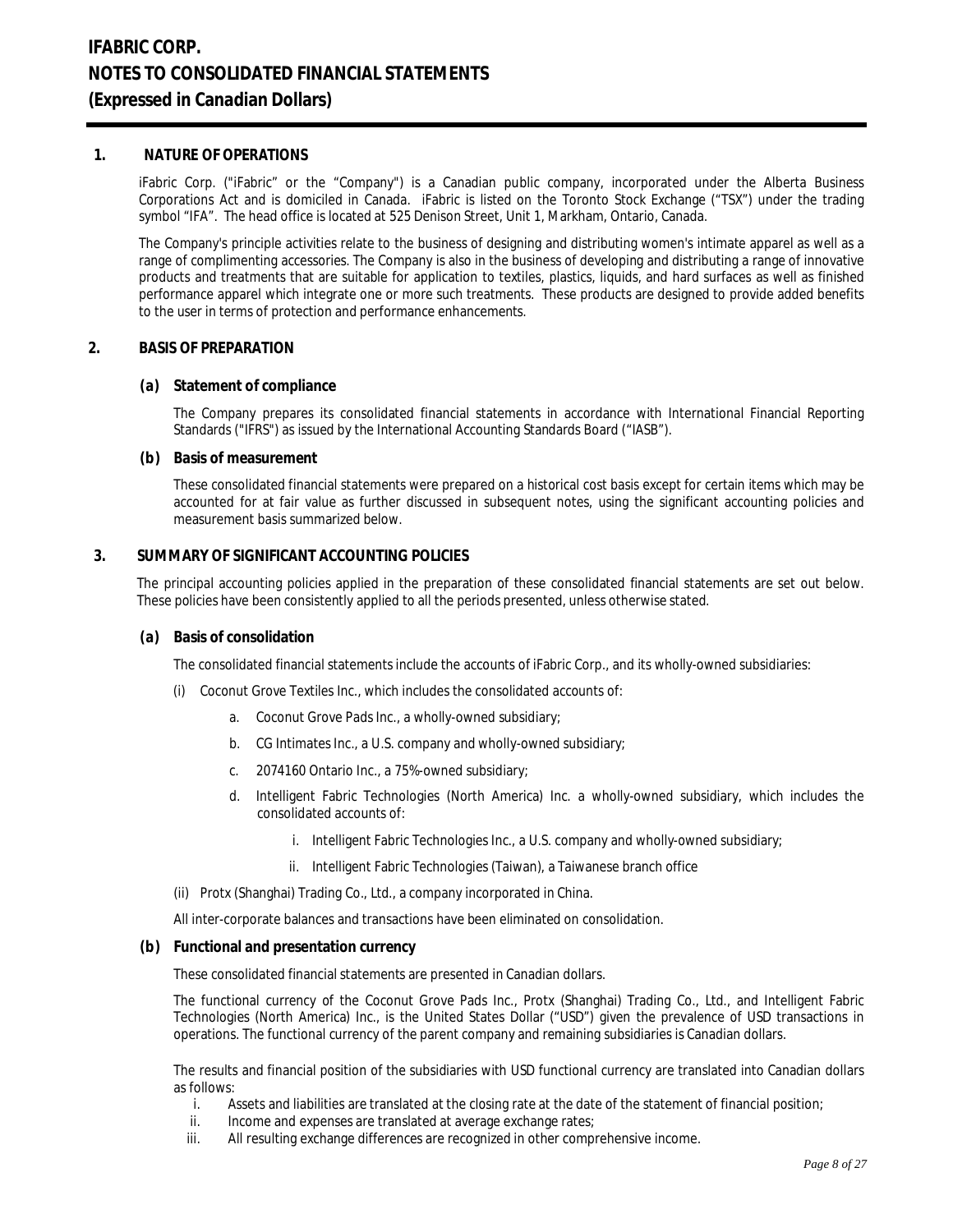**(c) Revenue recognition**

The Company recognizes revenue when a contract specifying the number of units ordered, price and timing of delivery exists with a customer and control of the goods has been transferred to the customer. Revenue is measured at the fair value of the amount of consideration to which the Company expects to be entitled to, including variable consideration, if any, to the extent that it is highly probable that a significant reversal will not occur. Variable consideration received in excess of the performance obligation is recorded as a contract liability.

Net revenue reflects the Company's sale of merchandise, less returns, and after making allowance for anticipated discounts and rebates in accordance with IAS 37, "Provisions, Contingent Liabilities and Contingent Assets".

**(d) Cash**

Cash consists of cash on hand and bank balances held at various major financial institutions.

**(e) Inventories**

Inventories are comprised of merchandise for resale and are valued at the lower of cost (determined on a first-in, firstout basis) and net realizable value.

Cost includes the cost of purchase, duty, brokerage and transportation costs that are directly incurred to bring inventories to their present location and condition.

The Company estimates net realizable value as the amount at which inventories are expected to be sold less any costs to complete the sale. Inventories are written down to net realizable value when it is determined that the cost of inventories is not recoverable due to obsolescence, damage, or declining selling prices. When circumstances that previously caused inventories to be written down below cost no longer exist, the amount of the write-down previously recorded is reversed.

**(f) Property, plant and equipment**

Property, plant and equipment are recorded at cost. The Company provides for amortization using the following methods at rates designed to amortize the cost of the property, plant and equipment over their estimated useful lives. The annual amortization rates and methods are as follows:

| Buildings                     | 4% Declining balance  |
|-------------------------------|-----------------------|
| Computer and office equipment | 30% Declining balance |
| Factory machinery             | 20% Declining balance |

Amortization methods, useful lives and residual values are reviewed at each reporting period and adjusted if appropriate.

**(g) Goodwill**

Goodwill is measured at cost less accumulated impairment loss.

**(h) Finite-life intangible assets**

**Research and development costs**

Costs related to research are expensed as incurred.

Development costs of new products for sale, net of government assistance, are capitalized as deferred development costs if they can be measured reliably, the product is technically and commercially feasible, future economic benefits are probable and the Company intends to and has sufficient resources to complete development and to use or sell the product. Otherwise, development costs are expensed as incurred.

Deferred development costs are amortized, commencing when the product in question is commercially available for sale, over the estimated product life of five years using the straight-line method.

Subsequent to initial measurement, deferred development costs are stated at cost less accumulated amortization and accumulated impairment losses.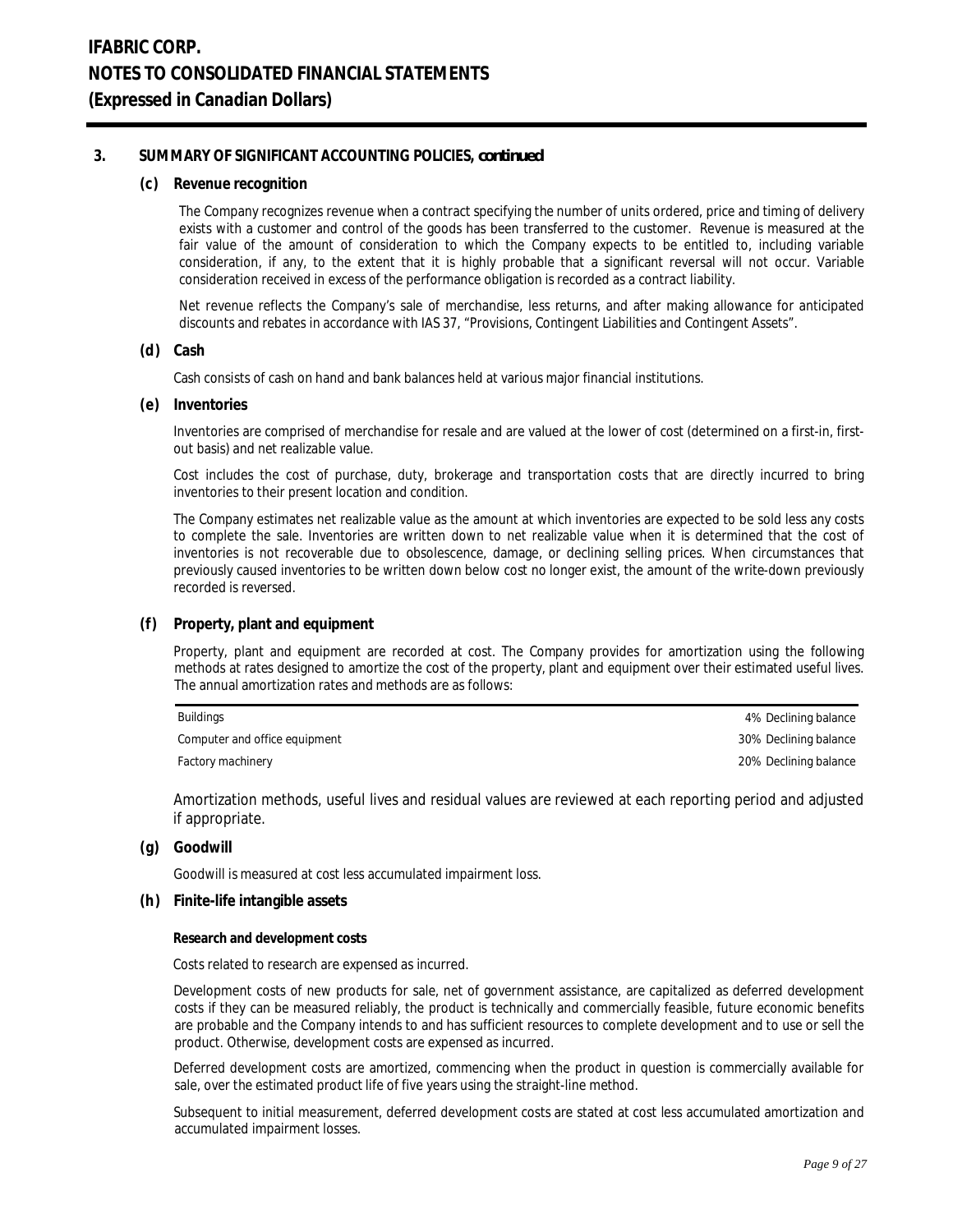#### **(i) Impairment of non-financial assets**

The Company reviews the carrying value of its non-financial assets, which include property, plant and equipment, and deferred development costs at each reporting date to determine whether events or changed circumstances indicate that the carrying value may not be recoverable. For goodwill, the recoverability is estimated annually, on September 30 or more often when there are indicators of impairment.

For the purpose of impairment testing, assets that cannot be tested individually are grouped together into the smallest group of assets that generates cash inflows from continuing use that are largely independent of the cash inflows of other assets or groups of assets (the "cash-generating unit, or CGU"). For the purposes of goodwill impairment testing, goodwill acquired in a business combination is allocated to the CGU, or the group of CGUs, that is expected to benefit from the synergies of the combination. This allocation is subject to an operating segment ceiling test and reflects the lowest level at which that goodwill is monitored for internal reporting purposes.

The recoverable amount of an asset or cash-generating unit is the greater of its value in use and its fair value less costs to sell. In assessing value in use, the estimated future cash flows are discounted to their present value using a pre-tax discount rate that reflects current market assessments of the time value of money and the risks specific to the asset. An impairment loss is recognized if the carrying value of a non-financial asset exceeds the recoverable amount. Impairment losses are recognized in profit or loss. Impairment losses recognized in respect of CGUs are allocated first to reduce the carrying amount of any goodwill allocated to the unit, and then to reduce the carrying amounts of the other assets in the CGU on a pro rata basis.

An impairment loss in respect of goodwill is not reversed. In respect of other non-financial assets, impairment losses recognized in prior periods are assessed at each reporting date for any indications that the loss has decreased or no longer exists. An impairment loss is reversed if there has been a change in the estimates used to determine the recoverable amount. An impairment loss is reversed only to the extent that the asset's carrying amount does not exceed the carrying amount that would have been determined, net of amortization, if no impairment loss had been recognized.

#### **(j) Foreign currency translation**

 Monetary assets and liabilities of the Company which are denominated in foreign currencies are translated at year end exchange rates. Other assets and liabilities are translated at rates in effect at the date the assets were acquired and liabilities incurred. Revenue and expenses are translated at the rates of exchange in effect at their transaction dates. The resulting gains or losses are recognized in net earnings (loss).

**(k) Leases**

#### **The Company as the lessee**

At the commencement date of the lease, the Company recognizes a lease liability comprising of fixed payments less incentive receivables, variable payments, residual value guarantees, exercise price of purchase options and termination penalties, which is discounted at the implicit lease rate or, if the rate cannot be determined, the Company's incremental borrowing rate. At the same time, the right-of-use asset is measured initially at cost, and subsequently at cost less any accumulated depreciation and impairment losses. The initial cost recognized includes the amount of lease liability, initial direct costs, costs of removal and restoring, payments made prior to commencement less any incentives received, is recognized. Subsequently, the lease liability is reduced by lease payments less finance charges, which are expensed as part of financing cost while the right-of-use asset is depreciated over the shorter of the useful life of the asset and the lease term.

The Company has elected to account for all short-term leases with terms less than 12 months and all leases for which the underlying asset is of low value as expenses on either a straight-line basis over the lease term or another systematic basis.

#### **The Company as the lessor**

Where lease contracts contain rent escalation clauses or provide for tenant occupancy during periods for which no rent is due, the Company records the total income on a straight-line basis over the term of the relevant lease contract. An accrued straight-line rent receivable is recorded from tenants for the difference between the straight-line rent and the rent that is contractually owing. Initial direct costs incurred in negotiating and arranging an operating lease are recognized as an expense on a straight-line basis over the lease term.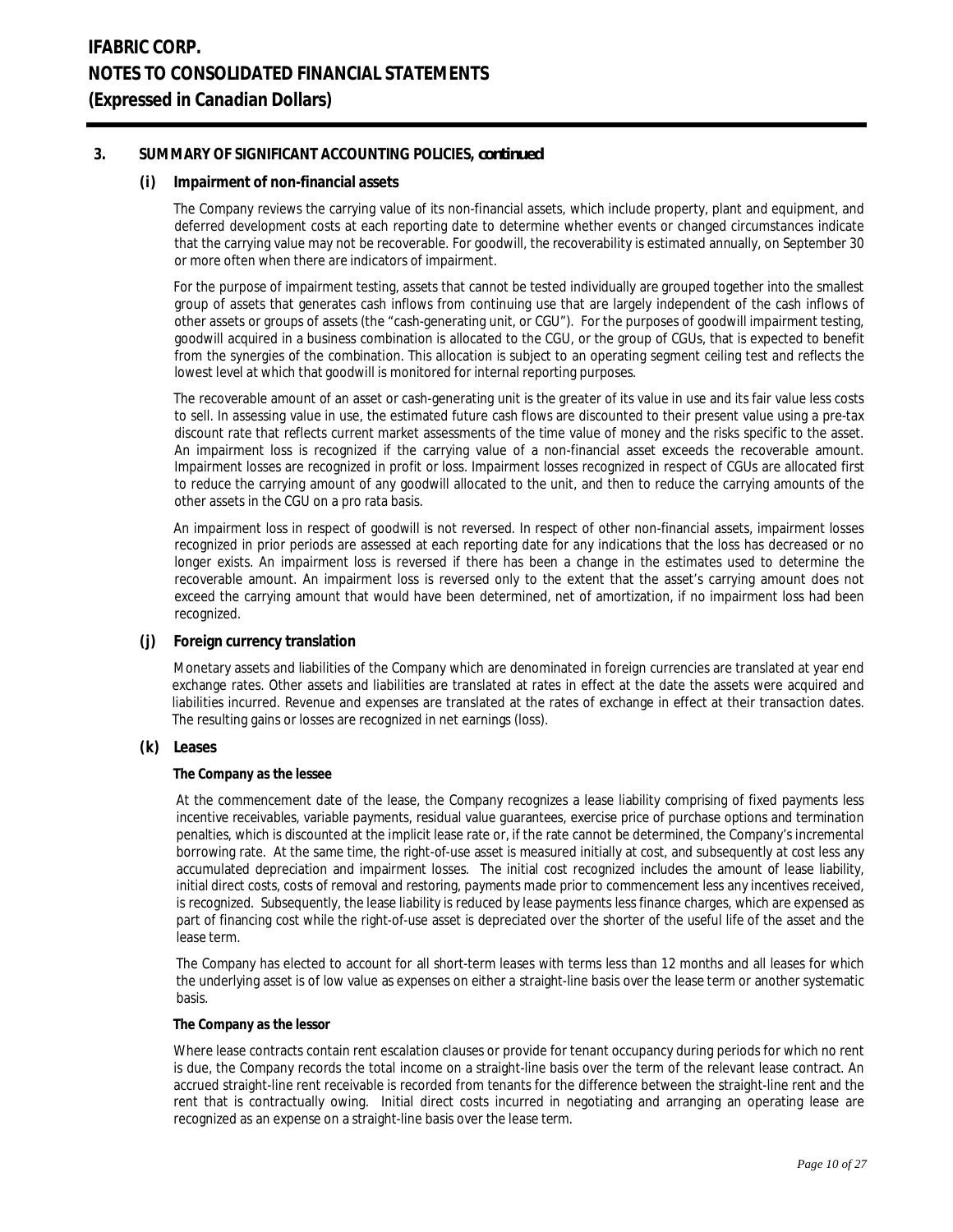Rent expected to be collected over the term of the agreement is as follows:

| Lessor Rental Income |         |
|----------------------|---------|
| 2022                 | 85,012  |
| 2023-2024            | 123.976 |
|                      | 208,988 |

#### **(l) Income taxes**

Income tax expense comprises current and deferred tax. Income tax is recognized in the consolidated statements of earnings (loss) and comprehensive earnings (loss) except to the extent it relates to items recognized in other comprehensive income or directly in equity.

#### **Current tax**

Current tax expense is based on the results for the period as adjusted for items that are not taxable or not deductible. Current tax is calculated using tax rates and tax laws that have been enacted or substantively enacted at the statement of financial position date. Tax for current and prior periods is, to the extent unpaid, recognized as a tax payable in the statement of financial position. If the amount already paid in respect of current and prior periods exceeds the amount due for those periods, the excess is recognized as a tax recoverable in the statement of financial position.

#### **Deferred tax**

Deferred tax assets and liabilities are recognized where the carrying amount of an asset or liability in the statement of financial position differs from its tax base. Deferred tax liabilities are generally recognized for all taxable temporary differences between the carrying amounts of assets and liabilities and their corresponding tax bases. Recognition of deferred tax assets is restricted to those instances where it is probable that future taxable earnings will be available against which the difference can be utilized.

#### **(m) Share-based payments**

The Company maintains a Stock Option Plan (the "Plan") for the benefit of directors, officers, key employees and consultants. Terms and conditions of options granted under the Plan are determined by the Board of Directors.

Equity-settled share-based payments for directors, officers and employees are measured at fair value at the date of grant and recorded over the vesting period as share-based compensation expense in the consolidated financial statements. The fair value determined by using the Black-Scholes option pricing model at the grant date of the equitysettled share-based payments is expensed on a straight-line basis over the vesting period of each tranche separately based on the Company's estimate of shares that will eventually vest factoring in any forfeitures. The amount recognized as an expense is adjusted to reflect the number of awards for which the related service and non-market vesting conditions are expected to be met, such that the amount ultimately recognized as an expense is based on the number of awards that do meet the related service and non-market performance conditions at the vesting date. Any consideration paid by directors, officers, employees and consultants on exercise of equity-settled share-based payments is credited to share capital.

Compensation expense on stock options, shares or warrants granted to non-employees is measured at the fair value of the goods or services received, unless that fair value cannot be estimated reliably. If the fair value of the goods or services received cannot be estimated reliably, the value is measured by reference to the fair value of the equity instruments granted by use of a Black-Scholes option pricing model.

In order to determine the fair value using the Black-Scholes option pricing model, the expected life used in the model is adjusted, based on management's best estimate, for the effects of non-transferability, exercise restrictions, and behavioral considerations.

#### **(n) Share capital**

Common shares are classified as equity. Incremental costs directly attributable to the issuance of common shares and warrants are recognized as a reduction to equity, net of any tax effects. Share capital issued for non-monetary consideration is recorded at an amount based on estimated fair market value of the shares on the date of issue.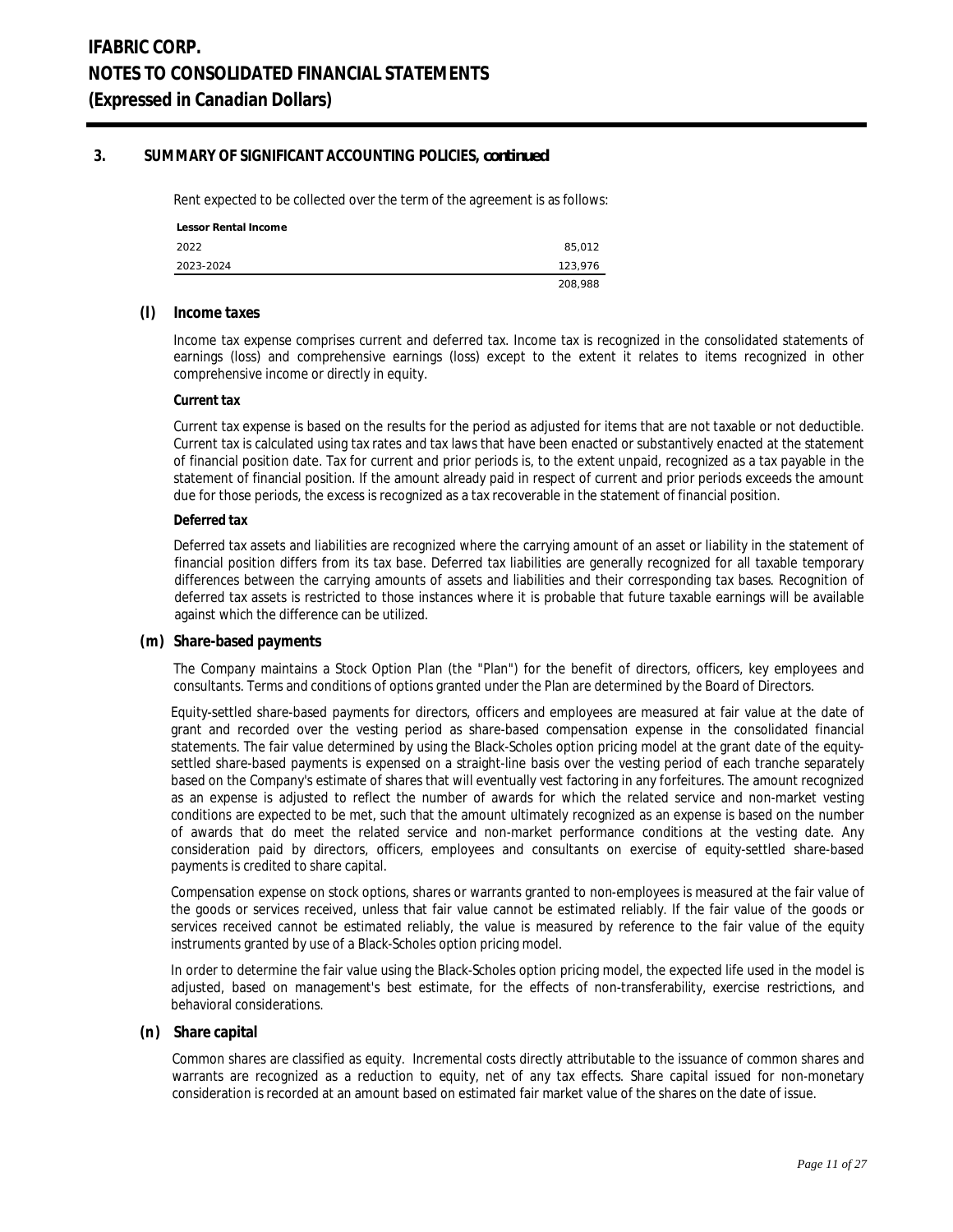#### **(o) Financial instruments**

#### **Classification and measurement**

Financial instruments are recognized on the consolidated statement of financial position when the Company becomes a party to the contractual provisions of the financial instrument.

On initial recognition, all financial instruments are measured at fair value, adjusted by, in the case of a financial instrument that will not be measured subsequently at fair value through profit or loss, the amount of transaction costs directly attributable to the instrument.

After initial recognition, the measurement of financial instruments depends on their classification described below:

Amortized cost: Financial assets under this classification primarily arise from the provision of goods and services to customers, but also incorporate other types of financial assets where the objective is to hold these assets in order to collect contractual cash flows and the contract cash flows are solely the payments of principal and interest. Financial liabilities, other than those held for trading or elected to measure at fair value through profit or loss, are measured at amortized cost. Financial instruments of the Company that are classified as amortized cost include cash, accounts receivable, due from related parties, bank indebtedness, accounts payable and accrued liabilities, due to related parties, and loan payable.

Fair value through profit or loss: Financial instruments under this classification include foreign exchange forward contracts. Transaction costs associated with these financial instruments are expensed as incurred.

Fair value through other comprehensive income: The Company has no financial instruments under this classification.

| Financial Instrument                     | Category                                | Measurement    |
|------------------------------------------|-----------------------------------------|----------------|
| Cash                                     | Loans and receivables                   | Amortized cost |
| Accounts receivable                      | Loans and receivables                   | Amortized cost |
| Due from related parties                 | Loans and receivables                   | Amortized cost |
| <b>Bank indebtedness</b>                 | Other financial liabilities             | Amortized cost |
| Accounts payable and accrued liabilities | Other financial liabilities             | Amortized cost |
| Due to related parties                   | Other financial liabilities             | Amortized cost |
| Bank loan payable                        | Other financial liabilities             | Amortized cost |
| Foreign exchange forward contracts       | Financial assets (liabilities) at FVTPL | <b>FVTPL</b>   |

Financial instruments measured at amortized cost are done so using the effective interest method.

#### **Impairment of financial assets**

The Company applies the simplified approach of the expected credit loss model when assessing impairment of accounts receivable and long term receivables. Under this approach, lifetime expected credit losses are recognized and are calculated using a provision matrix based on historical impairment rates, which is adjusted based on current conditions and future expectations.

#### **Fair value**

Financial instruments recorded at fair value on the statements of financial position are classified using a fair value hierarchy that reflects the significance of the inputs used in making the measurements. The hierarchy is as follows:

Level 1 - valuation based on quoted prices (unadjusted) in active markets for identical assets or liabilities;

Level 2 - valuation techniques based on inputs other than quoted prices included in Level 1 that are observable for the asset or liability, either directly (i.e. as prices) or indirectly (i.e. derived from prices); and

Level 3 - valuation techniques using inputs for the asset or liability that are not based on observable market data.

Forward foreign exchange contracts are measured at the fair value based on the mark-to-market variance calculated between the forward and spot rate. These derivative instruments are categorized as Level 2 in the fair value hierarchy. The Company has no financial instruments classified as Level 3 on the fair value hierarchy.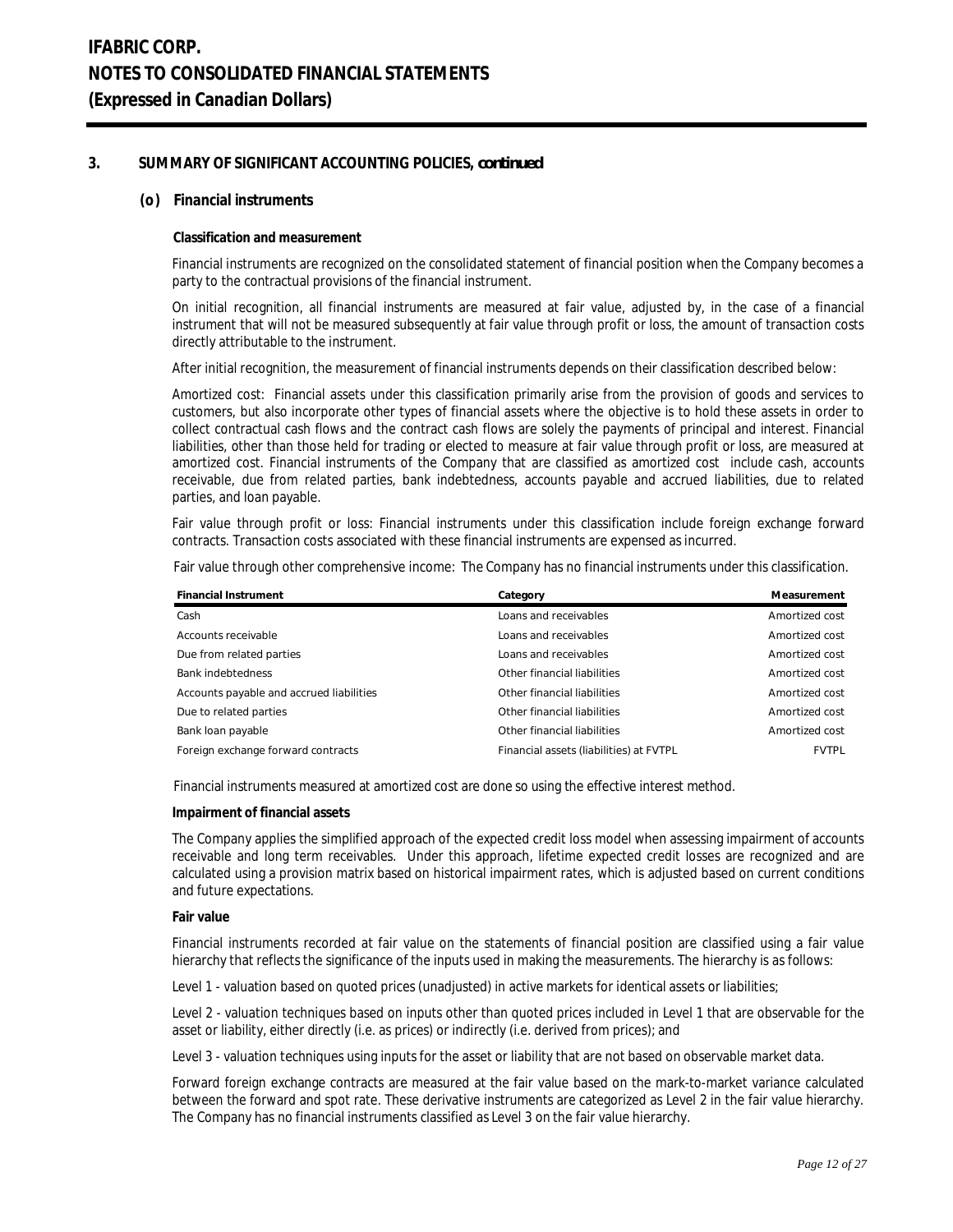### **(p) Earnings (loss) per share**

Basic and diluted earnings (loss) per share is calculated by dividing the net earnings (loss) attributable to the Company's shareholders by the weighted average number of common shares outstanding during the year. The Company uses the treasury stock method of calculating diluted per share amounts, whereby any proceeds from the exercise of stock options or other dilutive instruments are assumed to be used to purchase common shares at the average market price during the period.

### **(p) Segment reporting**

An operating segment is a component of the Company that engages in business activities from which it may earn revenues and incur expenses, including revenues and expenses that relate to transactions with any of the Company's other components. All operating segments' operating results are reviewed regularly by the chief operating decision makers to make decisions about resources to be allocated to the segment and assess its performance, and for which discrete financial information is available. The Company also reports on the external revenues received from different geographical regions.

### **(q) Government grants**

The Company applied for assistance from multiple government programs, including the Canadian Emergency Wage Subsidy ("CEWS"), as a result of the impact of the COVID-19 pandemic on the Company's operations. The subsidy has been recognized as a separate line item as a recovery in expenses under "Government grants". During the year, the Company received \$296,004 (2020 - \$256,942) relating to CEWS, with \$10,984 (2020 - \$23,894) receivable as at September 30, 2021.

As the lessor, the Company applied for the Canada Emergency Commercial Rent Assistance ("CECRA"). The program is designed to assist businesses in meeting rent obligations through forgivable loans to property owners. Under the program, property owners will reduce rent by at least 75% for the months of April through September 2020, for qualified small business tenants. CECRA will provide for 50% of the rent, with the tenant paying up to 25% and the property owner forgiving 25%. During fiscal 2020, the Company received \$69,893 relating to CECRA. The amount received is being amortized over the remaining lease term. Any unamortized amount is included in deferred rent asset in Accounts receivable.

## **(r) Management judgments and use of estimates**

On March 11, 2020, the World Health Organization declared the outbreak of Coronavirus ("COVID-19") a pandemic. There is significant uncertainty regarding the extent and duration of the impact that the COVID-19 pandemic will have on Company's operations. The Company did experience a reduction in sales in 2020 for its Intimate Apparel division due to government lockdowns and restrictions. As the restrictions were slowly lifted in 2021, the Company did experience an improvement in its Intimate Apparel operations. Management continues to monitor and assess the impact of the pandemic on its judgments, estimates, accounting policies and amounts recognized in the consolidated financial statements.

The preparation of these consolidated financial statements in conformity with IFRS requires management to make judgments, estimates and assumptions that affect the reported amounts of assets and liabilities and disclosures of contingent assets and liabilities at the date of the consolidated financial statements and reported amounts of revenues and expenses during the reporting period. Significant judgments include the following:

### **Recoverability of deferred development costs**

Recoverability of deferred development costs are tested when indicators of impairment exist. When an indicator of impairment exists, the deferred development costs are tested to determine if the carrying amount exceeds its recoverable amount, which is the highest of its fair value less costs to sell and its value in use. The fair value less costs to sell is based on data from binding sales transactions with an arm's length party of similar assets or other observable market prices less costs to sell. Value in use is based on a discounted cash flow model which reviews discounted cash flows. There are judgments and estimates associated with determining whether indicators of impairment exist as well as the subsequent testing. Recoverable amounts can be sensitive to the discount rate as well as the estimated future cash flows.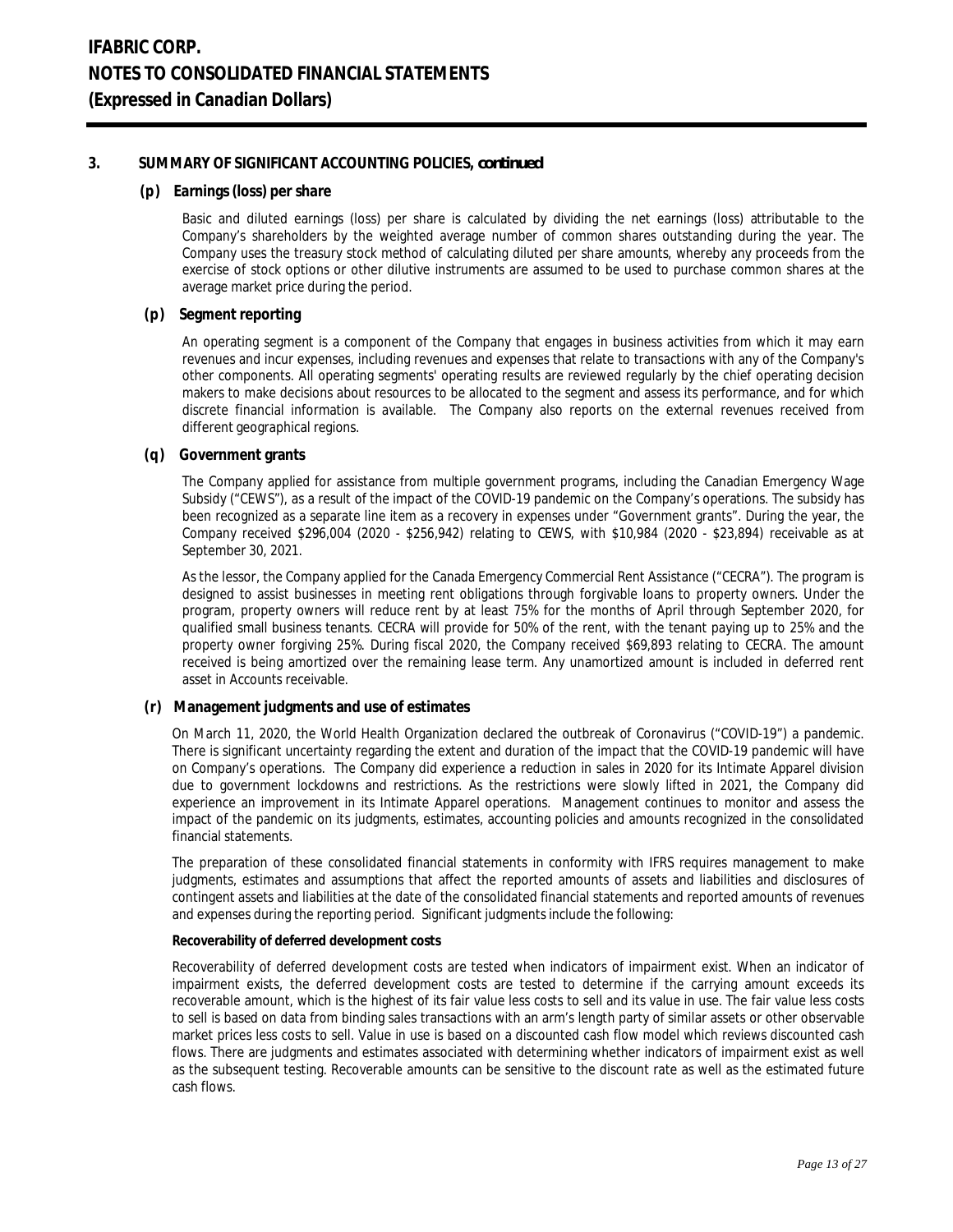#### **Benefits of deferred income tax assets**

The recognition of deferred income tax assets is based on the Company's judgment. The assessment of the probability of future taxable income in which the deferred income tax assets can be utilized is based on management's best estimate of future taxable income that the Company expects to achieve based on its internal projections. The estimate is adjusted for significant non-taxable income and expenses and for specific limits to the use of any unused tax loss or credit. Deferred income tax assets are recognized to the extent it is probable that estimated taxable profit will be available against which the deductible temporary differences and the carry forward of unused tax losses can be utilized.

#### **Revenue recognition**

Revenue recognized from contracts with variable consideration is based on estimates and judgments on achieving future milestones and project unit sales.

#### **Expected credit loss**

Provisions for expected credit losses are prepared by management based on historical rates of impairment, which is adjusted based on current conditions and future expectations.

#### **Valuation of inventories**

Provisions for non-saleable inventories are prepared by management based on estimates and judgments that include current market prices, current economic trends and past experience in the measurement of net realizable value.

**Estimated useful life of property, plant and equipment**

Management makes this estimate based on past experience with similar assets and future business plans.

**Share-based payment transactions**

The Company measures the cost of equity-settled transactions by reference to the fair value of the equity instruments at the date at which they are granted. Estimating fair value for share-based payment transactions requires determining the most appropriate valuation model, which is dependent on the terms and conditions of the grant. This estimate also requires determining and making assumptions about the most appropriate inputs to the valuation model including the expected life, volatility, dividend yield of the share option and forfeiture rate. Actual results could differ from these estimates and may require a material adjustment to the carrying amount of affected assets and liabilities.

### **4. ACCOUNTS RECEIVABLE**

|                                     | September 30,<br>2021 | September 30,<br>2020 |
|-------------------------------------|-----------------------|-----------------------|
| Trade receivables                   | 6,434,597             | 4,572,763             |
| <b>Expected credit loss</b>         |                       | (208,000)             |
| Allowance for discounts and rebates | (38, 132)             | (11,680)              |
| Deferred rent asset                 | 43,447                | 63,406                |
| Grant receivable                    | 10,984                | 23,894                |
| Other                               | 2,000                 | 2,404                 |
|                                     | 6,452,896             | 4,442,787             |

The Company's expected credit loss in fiscal 2020 of \$208,000 is related to the bankruptcy of a major retailer due to the COVID-19 pandemic. The receivables related to the retailer have been written off during fiscal 2021.

#### **5. INVENTORIES**

Inventories represent the carrying amount of merchandise for resale. During the year, the amount of inventories charged to net earnings (loss) was \$11,278,956 (2020 - \$6,491,357) and the amount of inventory write-downs were \$0 (2020 - \$82,320). There were no reversals of prior years write-downs of inventory.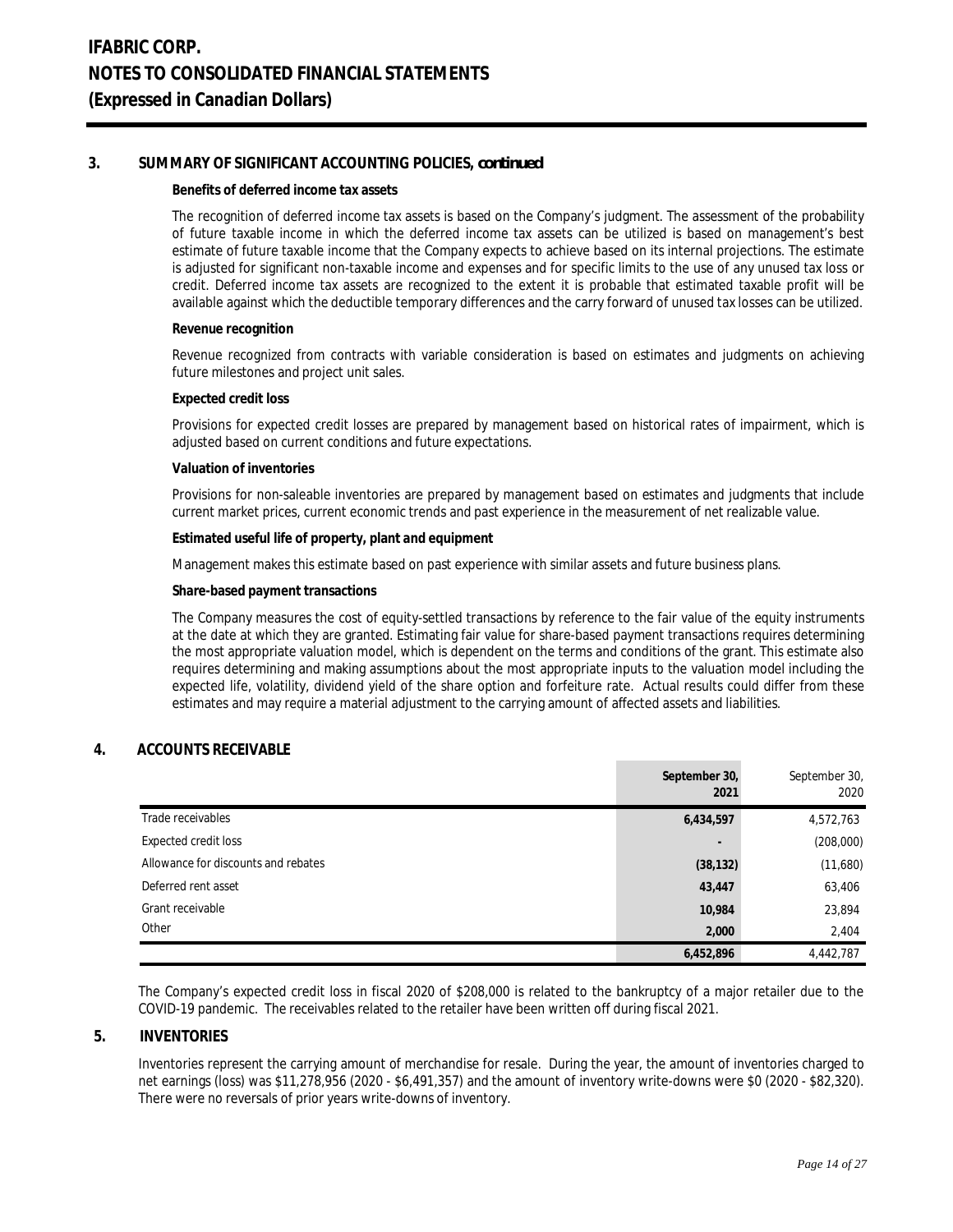## **6. PREPAID EXPENSES AND DEPOSITS**

|                                   | September 30,<br>2021 | September 30,<br>2020 |
|-----------------------------------|-----------------------|-----------------------|
| Prepaid expenses and other assets | 103,530               | 74.610                |
| Deposits paid to suppliers (i)    | 4,630,822             | 4,032,376             |
|                                   | 4,734,352             | 4,106,986             |

 (i) The Company entered into an agreement to purchase 1,000,000 N95 masks. The contract required full delivery by June 2020 but was partially fulfilled, with the supplier defaulting on the timing of the delivery. The Company sourced product from a different supplier to fulfill the order to its customer, with the majority of the order complete in fiscal 2021. The Company is in process of seeking to recover its remaining deposit of approximately USD \$3,000,000 plus as-yet unspecified damages instead of receiving the remaining product. No amount has been accrued for any additional damages as at September 30, 2021 or 2020.

## **7. FOREIGN EXCHANGE FORWARD CONTRACTS**

The Company enters into foreign exchange forward contracts to manage the risks associated with exchange rate fluctuations. The balance is comprised of the following:

| September 30,                                             | September 30, |
|-----------------------------------------------------------|---------------|
| 2021                                                      | 2020          |
| Margin balance – cash deposit<br>$\overline{\phantom{a}}$ | 126,994       |
| $\overline{\phantom{a}}$                                  | 126,994       |

As at September 30, 2021 and 2020, the Company had no forward contracts.

For the year ended September 30, 2021 and 2020, there is no unrealized loss or gain on foreign exchange recognized in net earnings (loss), with respect to changes in fair value of the Company's foreign exchange forward contracts.

#### **8. DUE FROM RELATED PARTIES**

The amounts due from related parties represent a housing loan to an executive officer. The loan bears interest at a rate that is the greater of 1% per annum and the minimum interest rate per the Canada Revenue Agency, and, is repayable in full by May 5, 2024. The fair market value of the loan using the applicable market interest rate would not result in a material adjustment to the carrying value of the loan, and as such, no adjustment has been made by the Company in this regard.

Also included in the amounts is a loan to another executive officer for \$26,656, which is interest free and expected to be paid back within the next 12 months.

## **9. PROPERTY, PLANT AND EQUIPMENT**

|                               |           |                             | September 30,<br>2021  |
|-------------------------------|-----------|-----------------------------|------------------------|
|                               | Cost      | Accumulated<br>depreciation | Net carrying<br>amount |
| Land and buildings (i)        | 3,359,424 | 471,798                     | 2,887,626              |
| Computer and office equipment | 249,170   | 196,473                     | 52,697                 |
| Factory machinery             | 8.753     | 6.972                       | 1,781                  |
|                               | 3,617,347 | 675,243                     | 2,942,104              |

|                               |           |                             | September 30,<br>2020  |
|-------------------------------|-----------|-----------------------------|------------------------|
|                               | Cost      | Accumulated<br>depreciation | Net carrying<br>amount |
| Land and buildings (i)        | 3,112,006 | 431,635                     | 2,680,371              |
| Computer and office equipment | 243,189   | 180,911                     | 62,278                 |
| Factory machinery             | 8,753     | 6,527                       | 2,226                  |
|                               | 3,363,948 | 619,073                     | 2,744,875              |

(i) Land and buildings are owned by a subsidiary of the Company with a 25% non-controlling interest.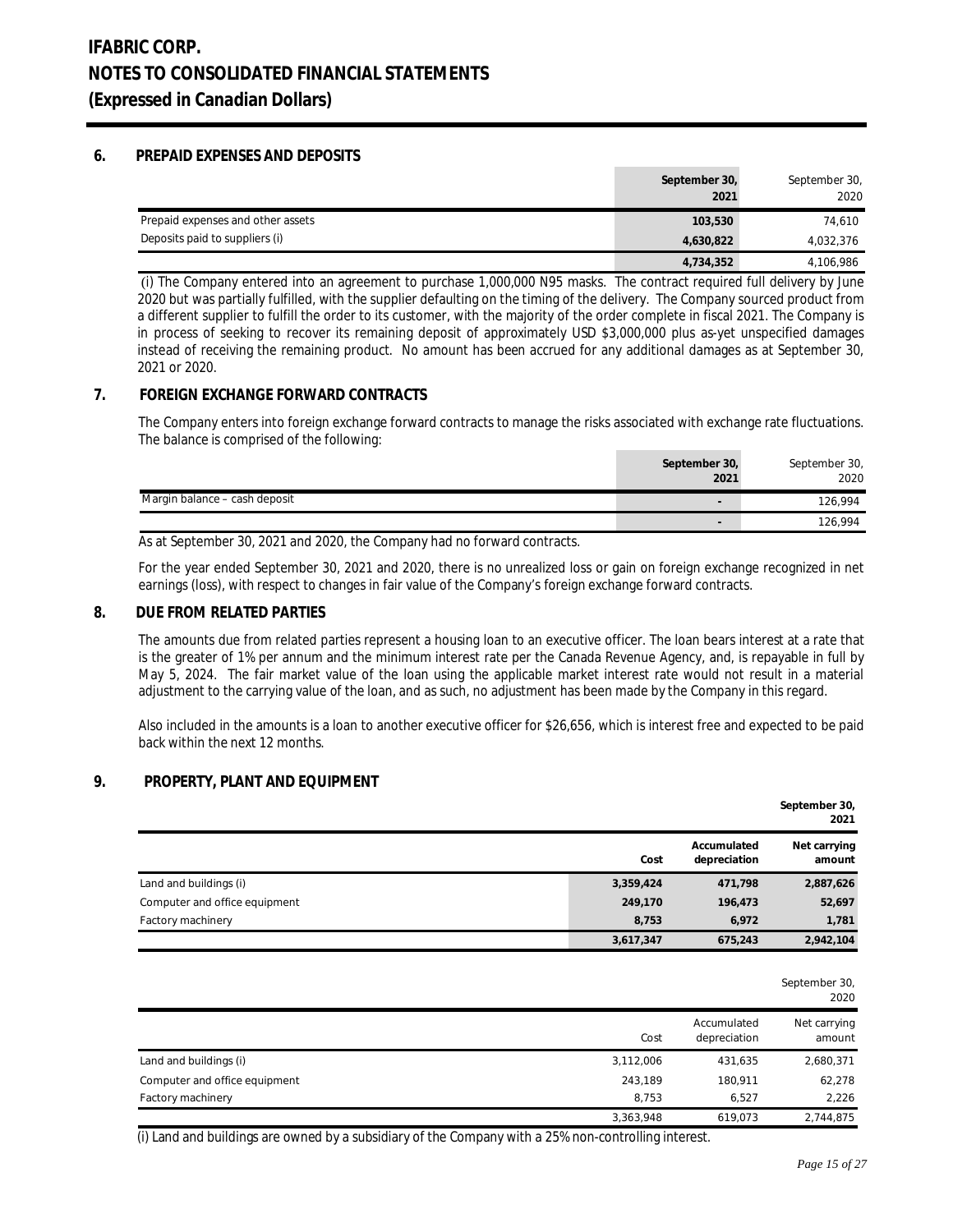## **9. PROPERTY, PLANT AND EQUIPMENT,** *continued*

The tables below summarize the changes in the net carrying amounts of property, plant and equipment during the years presented:

|                               | September 30,<br>2020    |           |              |                             | September 30,<br>2021  |
|-------------------------------|--------------------------|-----------|--------------|-----------------------------|------------------------|
|                               | Net carrying<br>amount   | Additions | Depreciation | Disposals                   | Net carrying<br>amount |
| Land and buildings            | 2,680,371                | 247,418   | (40, 163)    |                             | 2,887,626              |
| Computer and office equipment | 62,278                   | 5,981     | (15, 562)    |                             | 52,697                 |
| Factory machinery             | 2,226                    |           | (445)        |                             | 1,781                  |
|                               | 2,744,875                | 253,399   | (56, 170)    | $\overline{a}$              | 2,942,104              |
|                               | September 30,<br>2019    |           |              |                             | September 30,<br>2020  |
|                               | Net carrying<br>amount   | Additions | Depreciation | Disposals                   | Net carrying<br>amount |
| Land and buildings            | 2,717,053                |           | (36,682)     | L.                          | 2,680,371              |
| Computer and office equipment | 79,267                   |           | (16,989)     |                             | 62,278                 |
| Factory machinery             | 2,783                    |           | (557)        |                             | 2,226                  |
|                               | 2,799,103                |           | (54, 228)    |                             | 2,744,875              |
| RIGHT-OF-USE ASSETS           | September 30,<br>2020    |           |              |                             | September 30,<br>2021  |
|                               | Net carrying<br>amount   | Additions | Depreciation | Disposals                   | Net carrying<br>amount |
| Right-of-use assets           | 61,735                   | 44,041    | (33, 925)    | (17,683)                    | 54,168                 |
|                               | 61,735                   | 44,041    | (33, 925)    | (17,683)                    | 54,168                 |
|                               | September 30,<br>2019    |           |              |                             | September 30,<br>2020  |
|                               | Net carrying<br>amount   | Additions | Depreciation | Disposals                   | Net carrying<br>amount |
| Right-of-use assets           | $\overline{\phantom{a}}$ | 95,372    | (33, 637)    | $\overline{a}$              | 61,735                 |
|                               | $\overline{a}$           | 95,372    | (33, 637)    | $\overline{a}$              | 61,735                 |
| DEFERRED DEVELOPMENT COSTS    |                          |           |              |                             | September 30,<br>2021  |
|                               |                          |           | Cost         | Accumulated<br>amortization | Net carrying<br>amount |
| Product development costs     |                          |           | 1,119,446    | 887,788                     | 231,658                |

|                           |           |                             | September 30,<br>2020  |
|---------------------------|-----------|-----------------------------|------------------------|
|                           | Cost      | Accumulated<br>amortization | Net carrying<br>amount |
| Product development costs | 1,119,446 | 860.968                     | 258,478                |

The tables below summarize the changes in the net carrying amounts of deferred development costs during the years presented: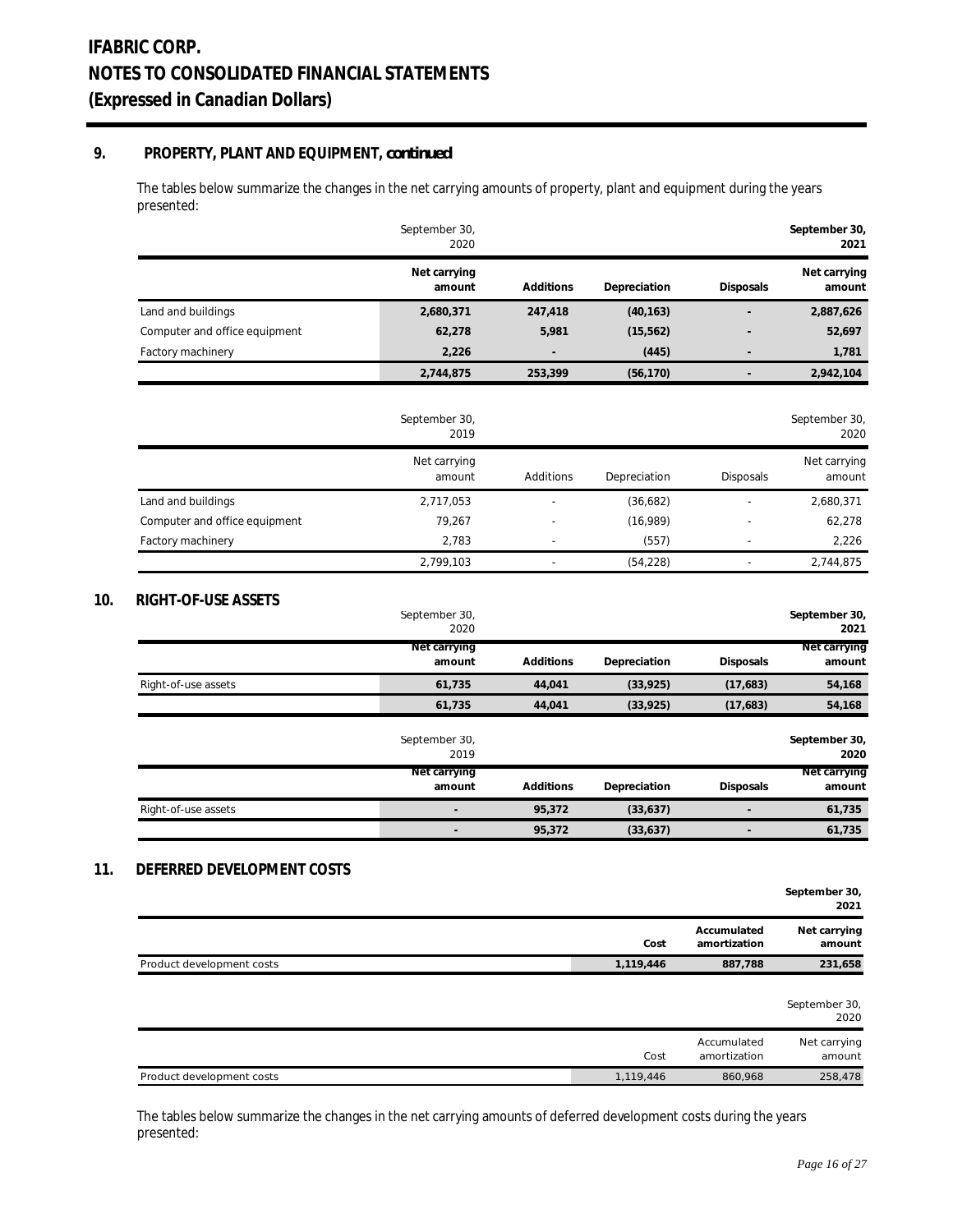## **11. DEFERRED DEVELOPMENT COSTS,** *continued*

|                           | September 30,<br>2020  |                          |              |                  | September<br>30<br>2021 |
|---------------------------|------------------------|--------------------------|--------------|------------------|-------------------------|
|                           | Net carrying<br>amount | Additions                | Amortization | <b>Disposals</b> | Net carrying<br>amount  |
| Product development costs | 258,478                |                          | (26, 820)    | -                | 231,658                 |
|                           | 258,478                | $\overline{\phantom{0}}$ | (26, 820)    | -                | 231,658                 |
|                           |                        |                          |              |                  |                         |

|                           | September 30,<br>2019  |           |              |                          | September 30,<br>2020  |
|---------------------------|------------------------|-----------|--------------|--------------------------|------------------------|
|                           | Net carrying<br>amount | Additions | Amortization | <b>Disposals</b>         | Net carrying<br>amount |
| Product development costs | 107.279                | 178.019   | (26, 820)    | $\overline{\phantom{a}}$ | 258,478                |
|                           | 107.279                | 178,019   | (26, 820)    |                          | 258,478                |

## **12. DEFERRED INCOME TAXES**

Temporary differences between accounting and taxable income which result in deferred income tax assets (liabilities) are as follows:

|                                                          | September 30,<br>2021 | September 30,<br>2020    |
|----------------------------------------------------------|-----------------------|--------------------------|
| Unutilized loss carry forward                            | 821,384               | 1,117,600                |
| Capital cost allowance claimed in excess of amortization | (8,600)               | (8,700)                  |
| Deferred development costs                               | (61, 400)             | (68, 500)                |
| Share issuance costs                                     | 269,600               | $\overline{\phantom{a}}$ |
|                                                          | 1,020,984             | 1,040,400                |

## **13. CREDIT FACILITIES**

Two of the Company's subsidiaries share a demand operating loan with a tier one Canadian bank available to a maximum of \$3,750,000, against which \$0 was outstanding as at September 30, 2021 (2020 - \$0). The loan facility bears interest at either the bank's prime lending rate or USD base rate, as applicable, plus 0.75%. The purpose of the credit facility is to provide for ongoing operating requirements including the financing of accounts receivable and inventories. The facility is secured by a firstranking all-indebtedness collateral mortgage in the amount of \$3,000,000 on land and buildings, a general security agreement, an assignment of rents, as well as guarantees from the Company and two of its subsidiary companies.

### **14. ACCOUNTS PAYABLE AND ACCRUED LIABILITIES**

|                            | September 30,<br>2021 | September 30,<br>2020 |
|----------------------------|-----------------------|-----------------------|
| Trade payables             | 2,231,223             | 1,244,692             |
| Government remittances     | 57,391                | 149,341               |
| <b>Accrued liabilities</b> | 632,917               | 358,036               |
| Tenants deposits           | 19.914                | 19.914                |
|                            | 2,941,445             | 1,771,983             |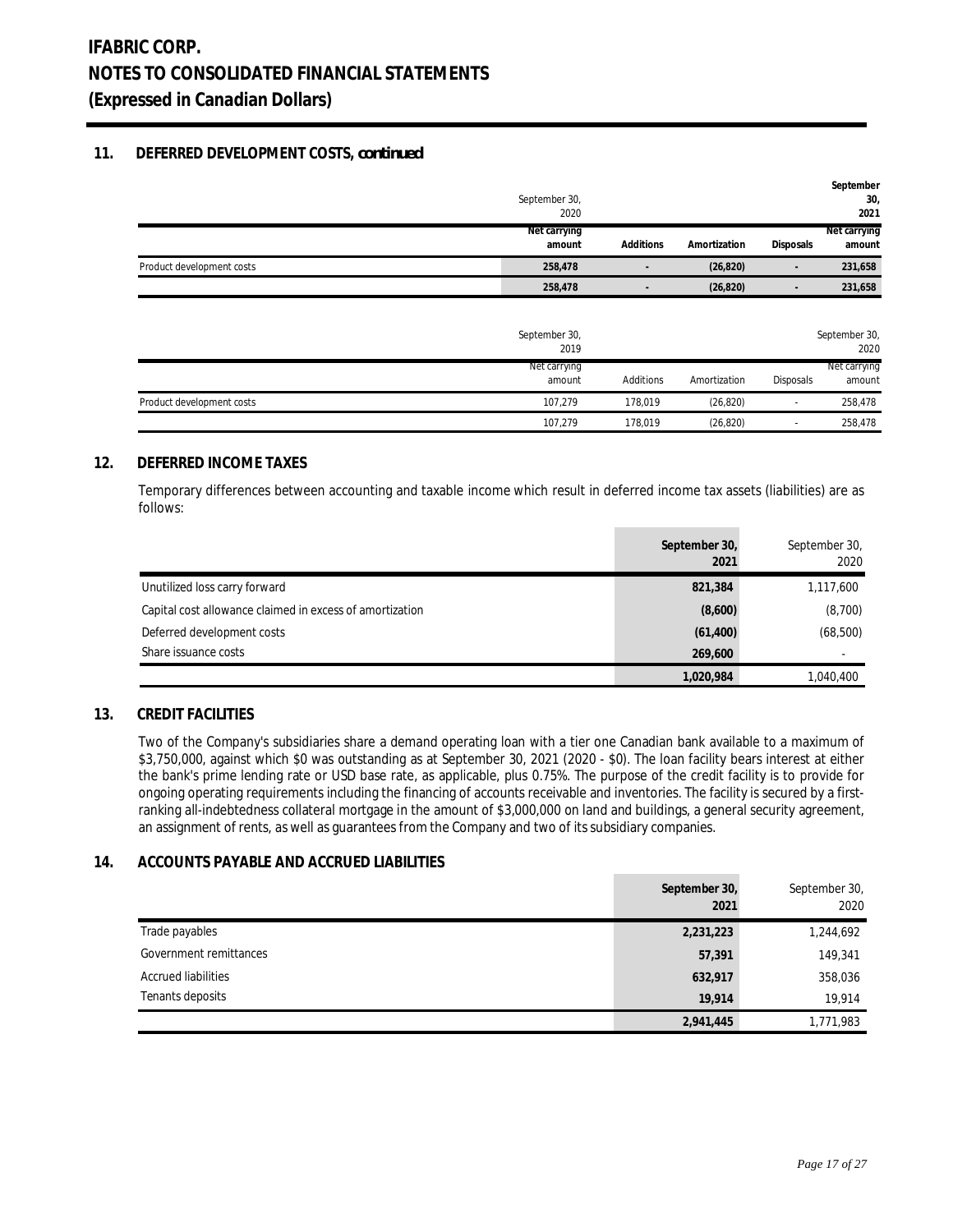## **15. DUE TO RELATED PARTIES**

The amounts due to related parties are unsecured, non-interest bearing and due on demand.

|                                       | September 30,<br>2021 | September 30,<br>2020 |
|---------------------------------------|-----------------------|-----------------------|
| Due to director                       |                       | 38                    |
| Due to director of subsidiary co. (i) | 530,422               | 502,172               |
|                                       | 530,422               | 502,210               |
| Less current portion                  |                       | 38                    |
| Due beyond one year                   | 530,422               | 502,172               |

(i) This creditor has waived their right to call for payment over the next year, this loan has been classified as non-current.

## **16. BANK LOAN PAYABLE**

|                      | September 30,<br>2021    | September 30,<br>2020 |
|----------------------|--------------------------|-----------------------|
| Bank loan            | 1,095,464                | 1,179,783             |
| <b>CEBA</b>          | 120,000                  | 80,000                |
|                      | 1,215,464                | 1,259,783             |
| Less current portion | (1, 215, 464)            | (1, 259, 783)         |
| Due beyond one year  | $\overline{\phantom{a}}$ |                       |

One of the Company's subsidiaries has a variable rate demand loan, payable in monthly payments of \$10,331 comprising principal and interest at the bank's prime interest rate plus 0.75% per annum, amortized over a fifteen-year period ending February 28, 2032, and secured by a first-ranking all-indebtedness collateral mortgage in the amount of \$3,000,000 on land and buildings, a general security agreement, an assignment of rents, as well as guarantees from the Company and three of its subsidiary companies. The bank loan payable is owed by a subsidiary of the Company with a 25% non-controlling interest. Management expects to pay the minimum monthly payments within the next 12 months.

The Company received an additional \$40,000 during the year for a total of \$120,000, which was funded by the Canada Emergency Business Account ("CEBA"). CEBA is interest free until December 31, 2022 with one third of the balance forgiven if repaid by December 31, 2022. Management expects to pay the two thirds of the balance of \$120,000 of CEBA within the next 12 months.

Refer to note 27 regarding the Company's capital management strategy as well as compliance with covenants associated with the bank loan.

### **17. SEGMENTED INFORMATION**

The Company has three reportable operating segments, as described below. The reportable segments offer different products and services, and are managed separately because they require different marketing strategies, technologies, and resource allocations. For each of the operating segments, the CEO and CFO (the chief operating decision makers) review internal management reports on at least a quarterly basis. The following describes the operations in each of the reportable segments:

- Intimate Apparel: Includes the design and distribution of women's intimate apparel and accessories.
- Intelligent Fabrics: Includes the development and distribution of innovative products and treatments that are suitable for application to textiles, plastics, liquids, and hard surfaces as well as finished performance apparel which integrate one or more such treatments. These products are designed to provide added benefits to the user.
- Other: Includes leasing of property to group companies, related parties and third parties.

Inter-segment transactions are made at prices that approximate market rates.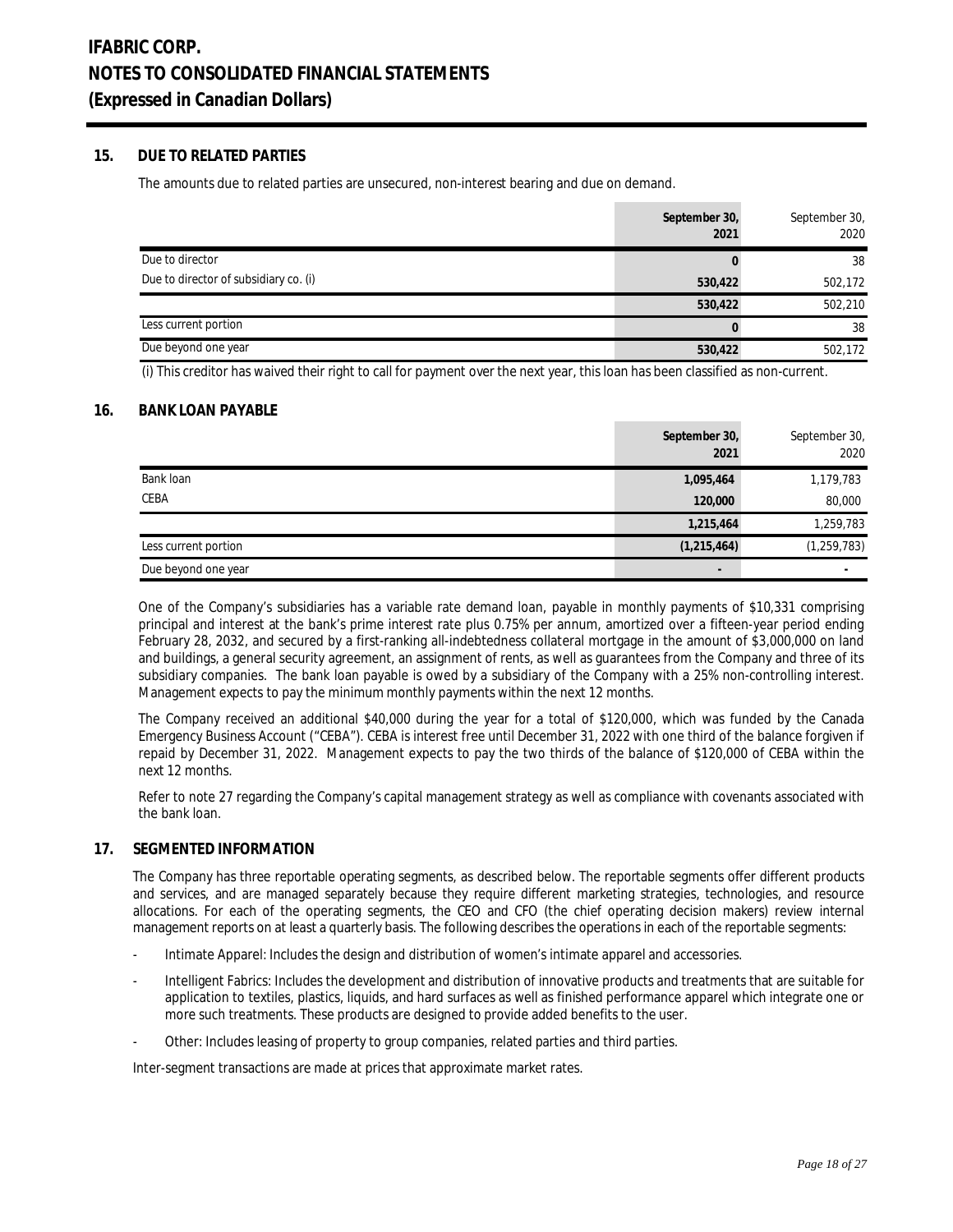## **17. SEGMENTED INFORMATION,** *continued*

| Operating Segments 2021                                              | Intimate<br>Apparel | Intelligent |           | Corporate Items<br>Fabrics Other Segments and Eliminations | Consolidated |
|----------------------------------------------------------------------|---------------------|-------------|-----------|------------------------------------------------------------|--------------|
| Revenues                                                             |                     |             |           |                                                            |              |
| Third party                                                          | 3,979,319           | 15,672,469  | 111,884   |                                                            | 19,763,672   |
| Inter-segment                                                        | 75,000              | 1,447,334   | 161,876   | (1,684,210)                                                |              |
| <b>Total Revenues</b>                                                | 4,054,319           | 17,119,803  | 273,760   | (1,684,210)                                                | 19,763,672   |
| Earnings (loss) before income taxes                                  | (50,075)            | 3,435,241   | 24,531    | (367, 604)                                                 | 3,042,093    |
| Provision for (recovery of) income taxes                             | (90, 521)           | 933,493     | 3,299     | (179, 184)                                                 | 667,087      |
| Amortization of deferred development costs                           |                     | 26,820      |           |                                                            | 26,820       |
| Depreciation of property, plant and equipment and right-of-use asset | 36,774              | 1,594       | 51,727    | ٠                                                          | 90,095       |
| Interest on bank loan                                                | 13,747              |             | 39,655    |                                                            | 53,402       |
| Segment assets                                                       | 5,711,471           | 11,534,673  | 2,993,498 | 7,390,223                                                  | 27,629,865   |
| Expenditures on property, plant and equipment                        |                     | 5,981       | 247,418   |                                                            | 253,399      |

| Operating Segments 2020                                              | Intimate<br>Apparel | Intelligent              |           | Corporate Items<br>Fabrics Other Segments and Eliminations | Consolidated |
|----------------------------------------------------------------------|---------------------|--------------------------|-----------|------------------------------------------------------------|--------------|
| Revenues                                                             |                     |                          |           |                                                            |              |
| Third party                                                          | 3,324,125           | 8,077,444                | 120,107   |                                                            | 11,521,676   |
| Inter-segment                                                        | 67,500              | 1,465,493                | 104,632   | (1,637,625)                                                |              |
| <b>Total Revenues</b>                                                | 3,391,625           | 9,542,937                | 224,739   | (1,637,625)                                                | 11,521,676   |
| Earnings (loss) before income taxes                                  | (848, 573)          | 796,599                  | (30,630)  | (626, 795)                                                 | (709, 399)   |
| Provision for (recovery of) income taxes                             | (251, 213)          | 181,294                  | (2,865)   | (11,904)                                                   | (84, 688)    |
| Amortization of deferred development costs                           |                     | 26,820                   |           |                                                            | 26,820       |
| Depreciation of property, plant and equipment and right-of-use asset | 36,046              | 683                      | 51,136    | ٠                                                          | 87,865       |
| Interest on lease liability and bank loan                            | 2,941               | $\overline{\phantom{a}}$ | 39,805    |                                                            | 42,746       |
| Segment assets                                                       | 4,372,124           | 10,160,695               | 2,847,962 | 133,310                                                    | 17,514,091   |
| Expenditures on property, plant, and equipment                       |                     | 178,019                  |           | $\overline{\phantom{a}}$                                   | 178,019      |

The following table summarizes external sales revenue for the Company by geographic operating segments:

|                          | 2021       | 2020       |
|--------------------------|------------|------------|
| External sales revenue   |            |            |
| Canada                   | 5,703,211  | 2,619,729  |
| <b>United States</b>     | 7,279,293  | 4,047,553  |
| United Kingdom           | 41,214     | 94,633     |
| Southeast Asia and other | 6,739,954  | 4,759,761  |
| Total                    | 19,763,672 | 11,521,676 |

All of the Company's non-current assets are located in Canada.

## **18. SELLING, GENERAL AND ADMINISTRATIVE COSTS**

|                                              | 2021      | 2020      |
|----------------------------------------------|-----------|-----------|
| Office salaries and benefits                 | 1.110.838 | 1,139,743 |
| Management, professional and directors' fees | 2,229,491 | 1,986,483 |
| Other general and administrative costs       | 741.874   | 883,942   |
|                                              | 4,082,203 | 4,010,168 |

Selling costs are primarily comprised of commissions, royalties, advertising and promotional costs, distribution costs, and travel costs.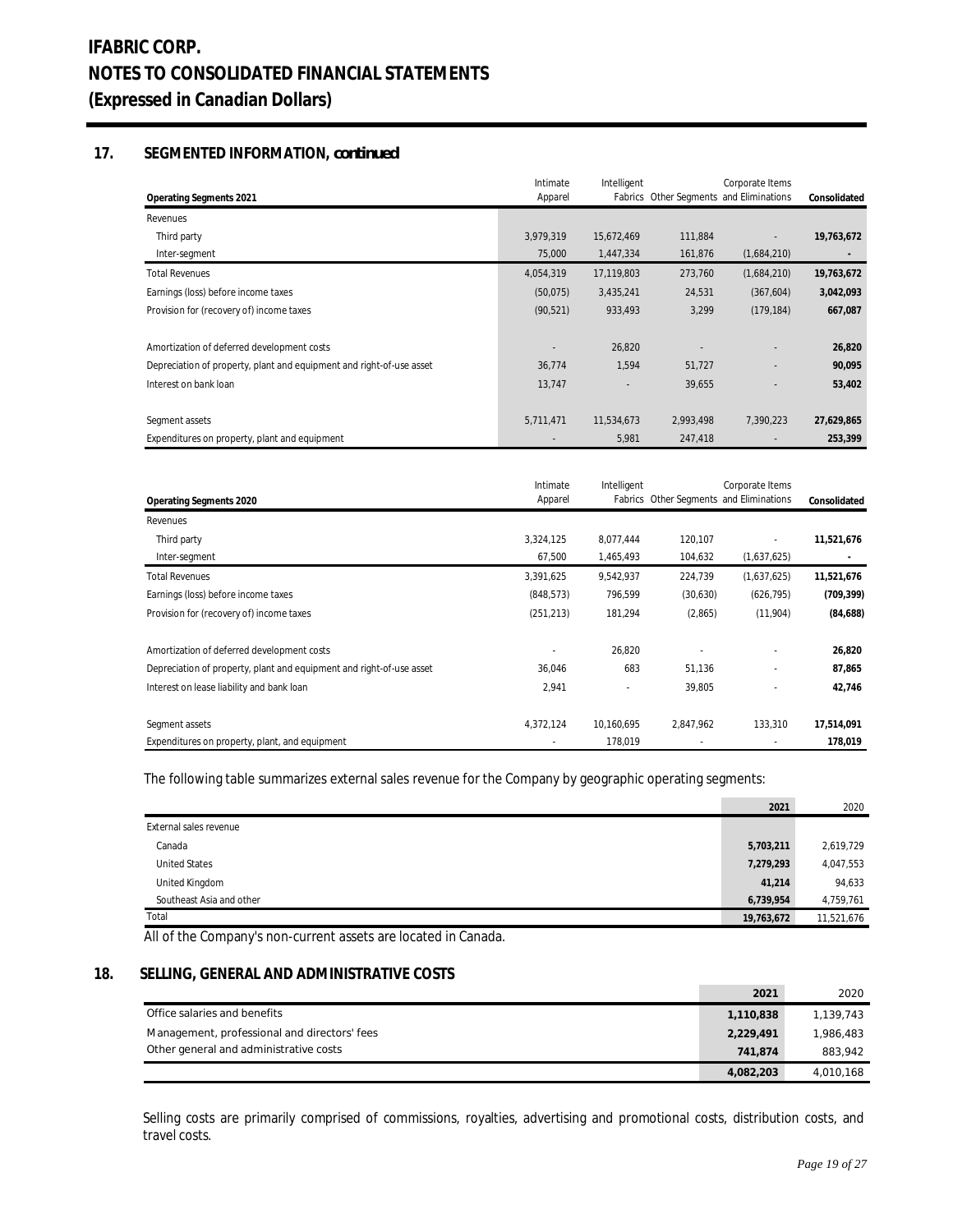## **19. PERSONNEL EXPENSES**

|                                                       | 2021      | 2020      |
|-------------------------------------------------------|-----------|-----------|
| Wages, salaries and short-term benefits               | 1,258,412 | 1,302,880 |
| Management, professional, and directors' fees         | 668,550   | 595,350   |
| Share-based compensation                              | 21.994    | 581,550   |
|                                                       | 1,948,956 | 2,479,780 |
| Included in cost of sales                             | 147,574   | 163,136   |
| Included in selling, general and administrative costs | 1,779,388 | 1,735,094 |
| Included in share-based compensation                  | 21.994    | 581,550   |
|                                                       | 1,948,956 | 2,479,780 |

## **20. INCOME TAXES**

The provision for income taxes recorded in the consolidated financial statements differs from the amount which would be obtained by applying the statutory income tax rate of 26.5% (2020 - 26.5%) to the earnings for the year as follows:

 $\sim$ 

|                                                  | 2021      | 2020       |
|--------------------------------------------------|-----------|------------|
| Earnings (loss) for the year before income taxes | 3,042,093 | (709, 399) |
| Tax (recovery) on accounting earnings            | 806,200   | (188,000)  |
| Tax effect of the following:                     |           |            |
| Non-deductible share-based compensation          | 5,800     | 154,100    |
| Items not deductible for tax purposes            | 5,800     | 7,000      |
| Professional fees re: issuance of shares         | (87,700)  |            |
| Difference in tax rates                          | (63, 013) | (57, 788)  |
| Provision (recovery) for income taxes            | 667,087   | (84, 688)  |

### **21. EARNINGS (LOSS) PER SHARE**

Basic loss per share is calculated using the weighted average number of shares outstanding during the year. Diluted earnings (loss) per share is calculated to reflect the dilutive effect of warrants and stock options outstanding. The calculation of basic earnings (loss) per share is based on net earnings (loss) attributable to iFabric Corp.'s shareholders for the year ended September 30, 2021 of \$2,369,698 (loss of \$617,770 for the year ended September 30, 2020). The number of shares used in the earnings (loss) per share calculation is as follows:

|                                                         | 2021       | 2020       |
|---------------------------------------------------------|------------|------------|
| Weighted average number of shares outstanding - basic   | 28,136,650 | 26.297.233 |
| Dilutive effect of options                              | 1.074.870  |            |
| Weighted average number of shares outstanding - diluted | 29,213,542 | 26.299.253 |

For the year ended September 30, 2021 and 2020, 85,000 options were deemed to be anti-dilutive. For the year ended September 30, 2021, 2,948,717 warrants were deemed to be anti-dilutive (2020 – 0 warrants).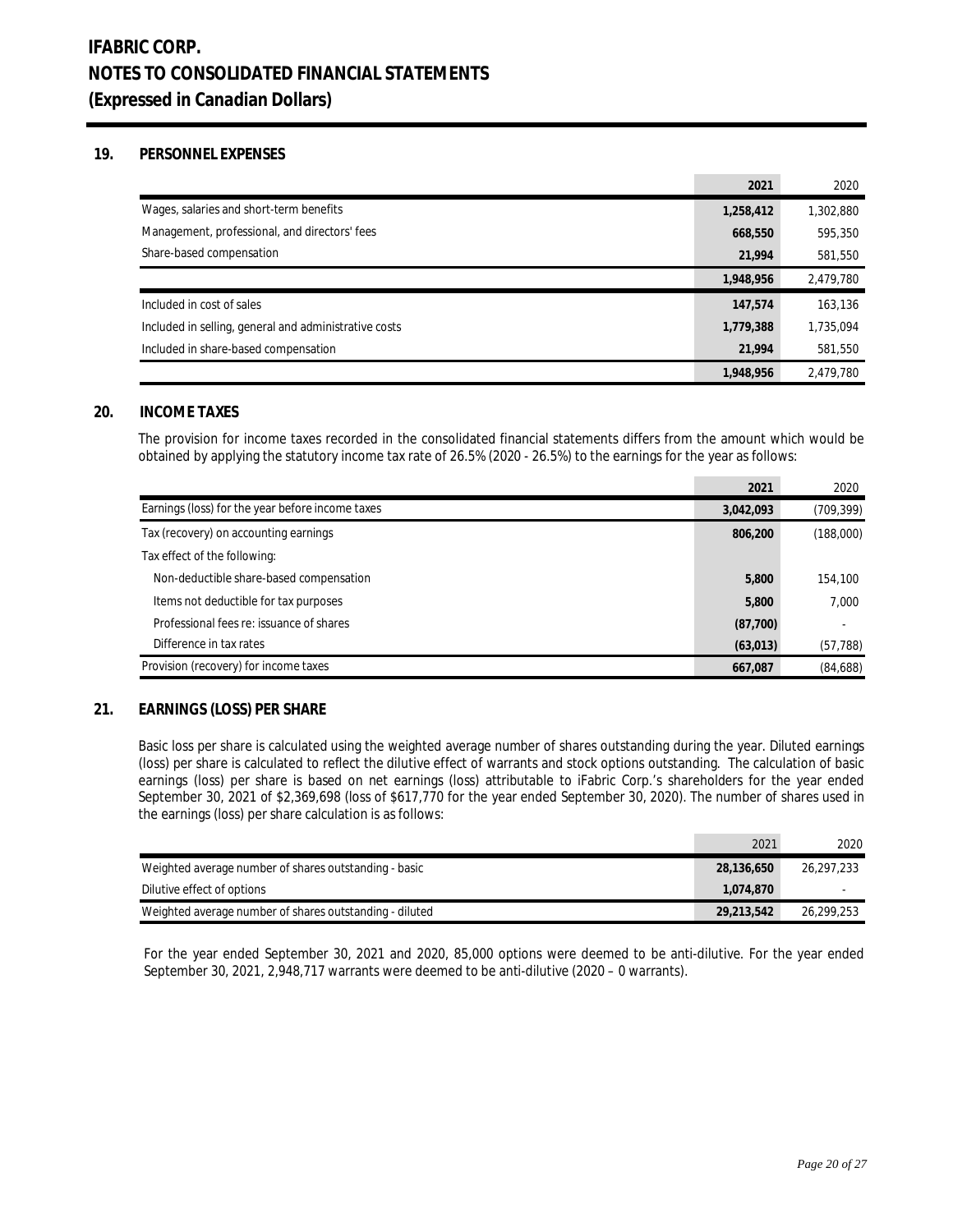## **22. CAPITAL STOCK**

**(a) Authorized, Issued and Outstanding** Authorized: Unlimited number of common shares

|                                                                                | Number of<br>common shares | Common share<br>capital |
|--------------------------------------------------------------------------------|----------------------------|-------------------------|
| Balance at September 30, 2020                                                  | 26.475.750                 | 3.282.276               |
| Private placement (i)                                                          | 2.948.717                  | 11.499.996              |
| Share issuance costs - cash (ii)                                               |                            | (1, 271, 563)           |
| Deferred tax on share issuance costs (ii)                                      |                            | 269,600                 |
| Share issuance costs - fair value of compensation options issued to agent (ii) |                            | (619, 987)              |
| Shares issued pursuant to exercise of stock options                            | 200,000                    | 280,000                 |
| Ascribed value credited to share capital on exercise of options                |                            | 145.452                 |
| Balance at September 30, 2021                                                  | 29.624.467                 | 13.585.774              |

|                                                                 | Number of     | Common share |
|-----------------------------------------------------------------|---------------|--------------|
|                                                                 | common shares | capital      |
| Balance at September 30, 2019                                   | 26.209.500    | 2.963.824    |
| Shares issued pursuant to exercise of stock options             | 266.250       | 211.500      |
| Ascribed value credited to share capital on exercise of options |               | 106.952      |
| Balance at September 30, 2020                                   | 26.475.750    | 3.282.276    |

- (i) On February 22, 2021, the Company closed an offering of equity comprising 2,948,717 subscription receipts at a price per unit of \$3.90 for gross proceeds of \$11,499,996. The Escrow release conditions were satisfied on March 22, 2021 at which time, funds were released and each unit is automatically converted to one common share and one common share purchase warrant. Each warrant entitles the holder to acquire one common share of the Company at an exercise price of \$4.60 per share for a period of 2 years from March 22, 2021. The share price at the date of grant was \$5.40. The total proceeds of the subscription units have been allocated to common stock.
- (ii) As compensation for the issue, the agent received a cash fee of 6% of the gross proceeds, totaling \$690,000 as well as 176,923 compensation options receipts which was automatically converted into compensation options on March 23, 2021. Each compensation option entitles the holder to acquire one common share of the Company at a price of \$3.90 for a period of 2 years from March 23, 2021. The share price at the date of grant was \$5.36.

The Company incurred \$582,025 in legal costs and disbursements in connection with the issue.

The fair value of the agent compensation options has been estimated by management at \$619,987 as of the date of the grant using the Black-Scholes pricing model with the following assumptions:

| Dividend yield          | $0.00\%$ |
|-------------------------|----------|
| Expected volatility     | 116.36%  |
| Risk-free interest rate | 0.27%    |
| Expected maturity       | 2 years  |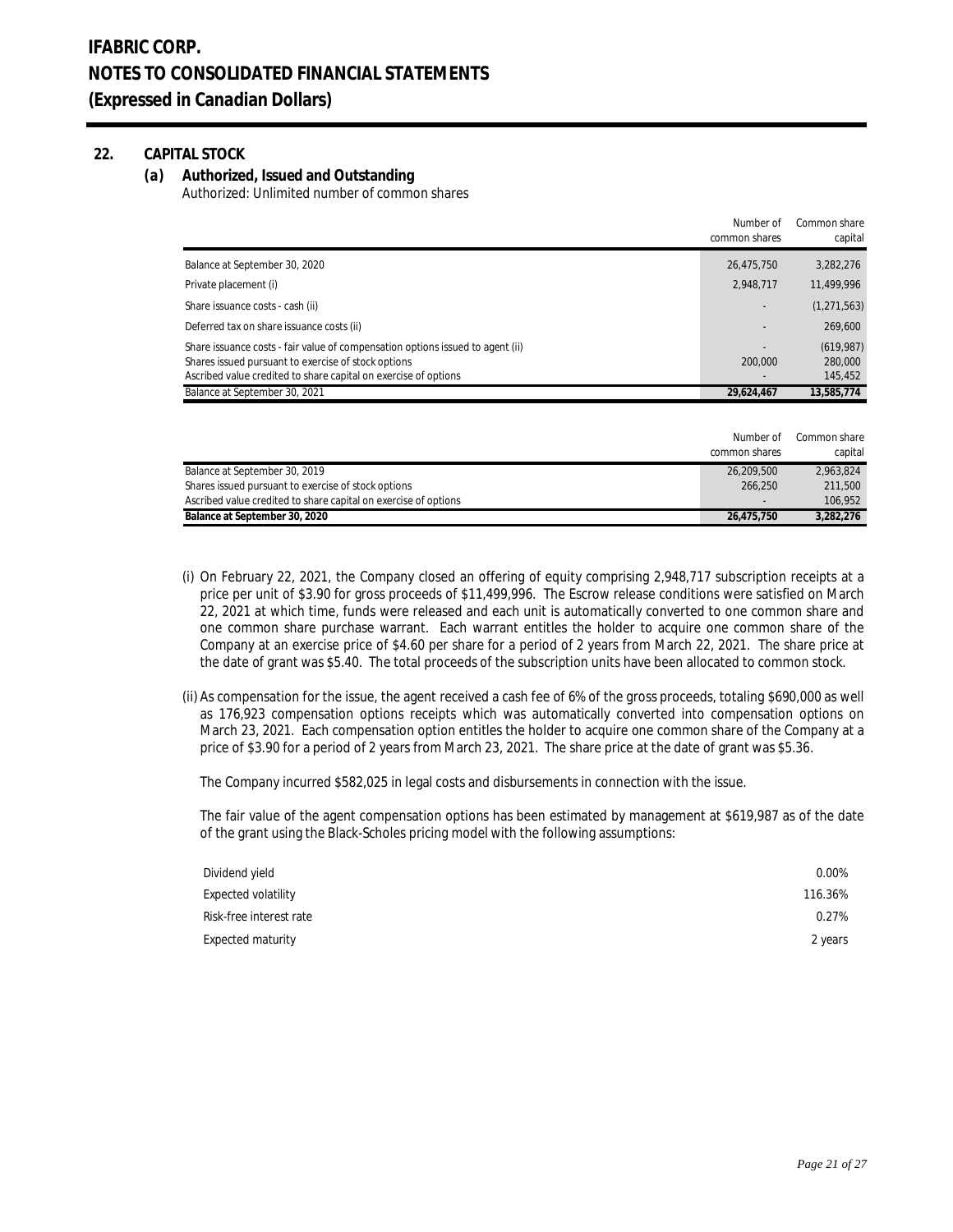## **22. CAPITAL STOCK,** *continued*

#### **(b) Stock option plan**

The Company has reserved 10% of the issued and outstanding common shares for issuance under its stock option plan. The status of the Company's stock option plan is summarized as follows:

|                               | Number of stock<br>options | Weighted average<br>exercise price |
|-------------------------------|----------------------------|------------------------------------|
| Balance at September 30, 2020 | 1,829,000                  | 1.56                               |
| Exercised, during the year    | (200,000)                  | 1.40                               |
| Balance at September 30, 2021 | 1,629,000                  | 1.58                               |
|                               | options                    | exercise price                     |
|                               |                            |                                    |
| Balance at September 30, 2019 | 1,885,250                  | 1.31                               |
| Granted, during the year (i)  | 210,000                    | 2.86                               |
| Exercised, during the year    | (266, 250)                 | 0.79                               |
| Balance at September 30, 2020 | 1,829,000                  | 1.56                               |

(i) On April 7, 2020, the Company issued a total of 200,000 stock options to two members of the Board of Directors. Each option entitles the holder to acquire one common share of the Company at a price of \$2.70, and is exercisable for a period of 10 years from the grant date. All 200,000 options vested immediately. Share-based compensation expense, based on the fair value of the options, had been estimated by management at \$492,000 as of the date of the grant using the Black-Scholes pricing model with the following assumptions:

| Dividend yield %        | $\Omega$ |
|-------------------------|----------|
| Expected volatility     | 106.91%  |
| Risk-free interest rate | 0.82%    |
| Expected maturity       | 10 years |

As of September 30, 2021, the following options were outstanding and exercisable:

|                  | Options Outstanding |                  |                  | <b>Options Exercisable</b> |                  |
|------------------|---------------------|------------------|------------------|----------------------------|------------------|
|                  |                     | Weighted         |                  |                            |                  |
|                  |                     | average          |                  |                            |                  |
|                  |                     | remaining        | Weighted         |                            | Weighted         |
|                  | Number of stock     | contractual life | average exercise | Number of stock            | average exercise |
| Expiry date      | options             | (years)          | price            | options                    | price            |
| January 16, 2023 | 794.000             | 1.29             | 0.40             | 794.000                    | 0.40             |
| April 1, 2024    | 75,000              | 2.50             | 4.15             | 75,000                     | 4.15             |
| May 6, 2025      | 100,000             | 3.60             | 2.70             | 100,000                    | 2.70             |
| June 5, 2027     | 450,000             | 5.68             | 2.40             | 400.000                    | 2.40             |
| April 7, 2030    | 200,000             | 8.52             | 2.70             | 200,000                    | 2.70             |
| June 30, 2025    | 10,000              | 3.75             | 6.05             | 10,000                     | 6.05             |
|                  | 1,629,000           | 3.60             | 1.58             | 1.579.000                  | 1.56             |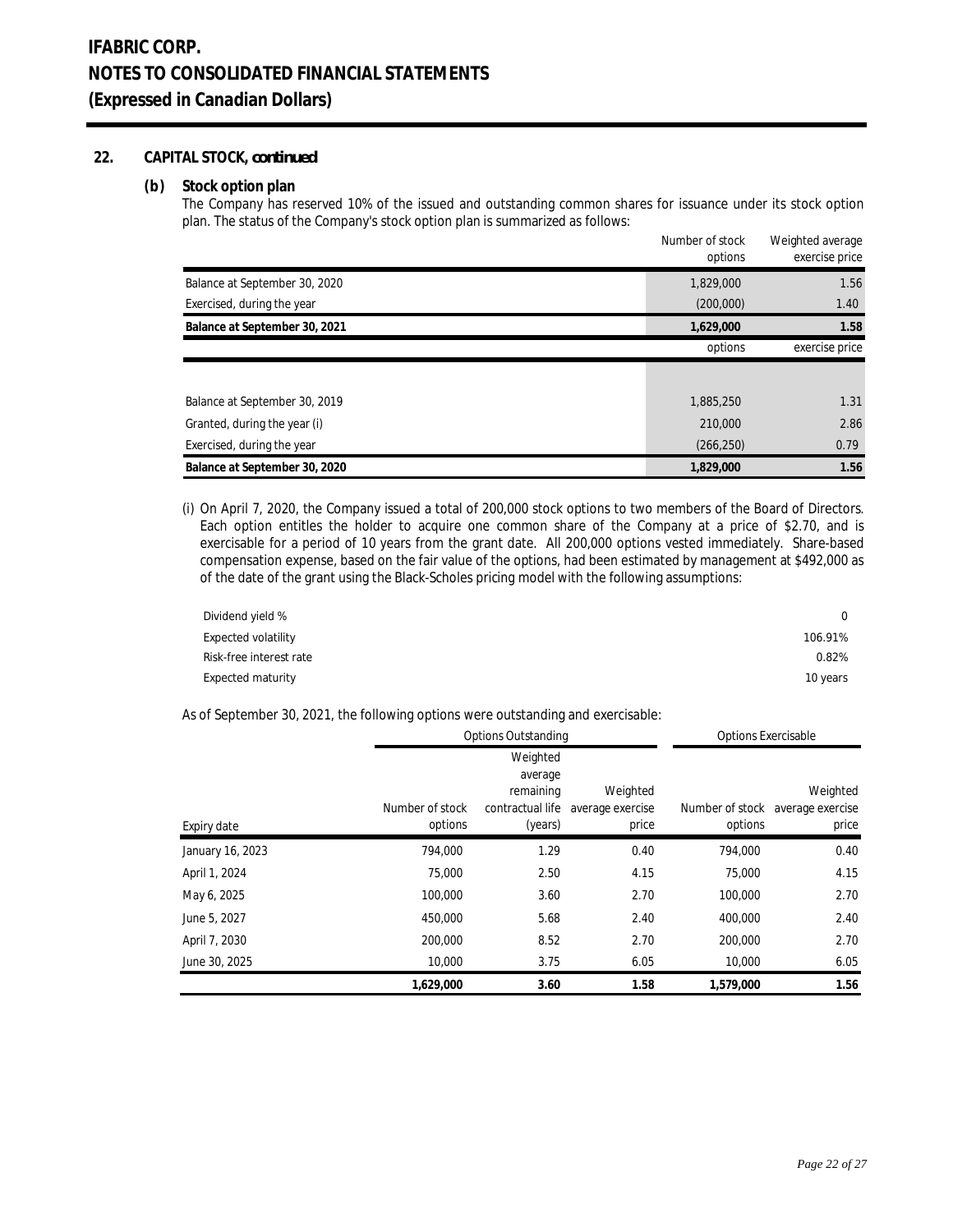## **22. CAPITAL STOCK,** *continued*

#### **(c) Warrants**

The following table summarizes warrants that have been issued, exercised, or expired during the years presented:

|                                                    | Number of<br>warrants | Weighted<br>average exercise<br>price |
|----------------------------------------------------|-----------------------|---------------------------------------|
| Balance, September 30, 2020                        |                       | 0.00                                  |
| Issued, during the period (note $22(a)(i)$ )       | 2,948,717             | 4.60                                  |
| Balance, September 30, 2021                        | 2,948,717             |                                       |
|                                                    | Number of<br>warrants | Weighted<br>average exercise<br>price |
| Balance, September 30, 2019 and September 30, 2020 |                       | 0.00                                  |
|                                                    |                       |                                       |

#### **(d) Compensation options**

The following tables summarize changes in the status of the Company's outstanding compensation options:

|                                                    | Number of<br>options | Weighted<br>compenation average exercise<br>price  |
|----------------------------------------------------|----------------------|----------------------------------------------------|
| Balance, September 30, 2020                        |                      |                                                    |
| Issued, during the period (note 22(a)(ii))         | 176,923              | 3.90                                               |
| Balance, September 30, 2021                        | 176,923              | 3.90                                               |
|                                                    | Number of<br>options | Weighted<br>compensation average exercise<br>price |
| Balance, September 30, 2019 and September 30, 2020 |                      |                                                    |

### **23. COMMITMENTS**

(a) The Company's total commitments, under various operating leases and a property lease agreement exclusive of occupancy costs are as follows:

| 2022 | 34,569 |
|------|--------|
| 2023 | 14,011 |
| 2024 | 14,011 |
| 2025 | 3,503  |
|      | 66,094 |

- (b) The Company enters into foreign exchange forward contracts to manage the risks associated with exchange rate fluctuations. See note 7 for more information.
- (c) In terms of a worldwide license agreement, the Company has the right to use trademarks in connection with the manufacture, marketing, sale and distribution of certain licensed products. During the license term, the Company is required to pay a quarterly royalty on its net sales as defined in the agreement, on all products sold under the licensed marks. The effective royalty rates vary depending on the distribution channel and range from 0%-10%. Minimum annual royalties have been established for the balance of the contract period ending December 31, 2021 in U.S. dollar amount of \$122,500. If minimum amount is not met, an accrual for the difference is included in accrued liabilities. In addition, the Company is required to pay an advertising fee of 1%-2%, depending on the distribution channel, payable quarterly, on its net sales as defined in the agreement, for promotion of the licensed products. The license term is in effect until December 31, 2021. Management expects to renew this agreement for a further term.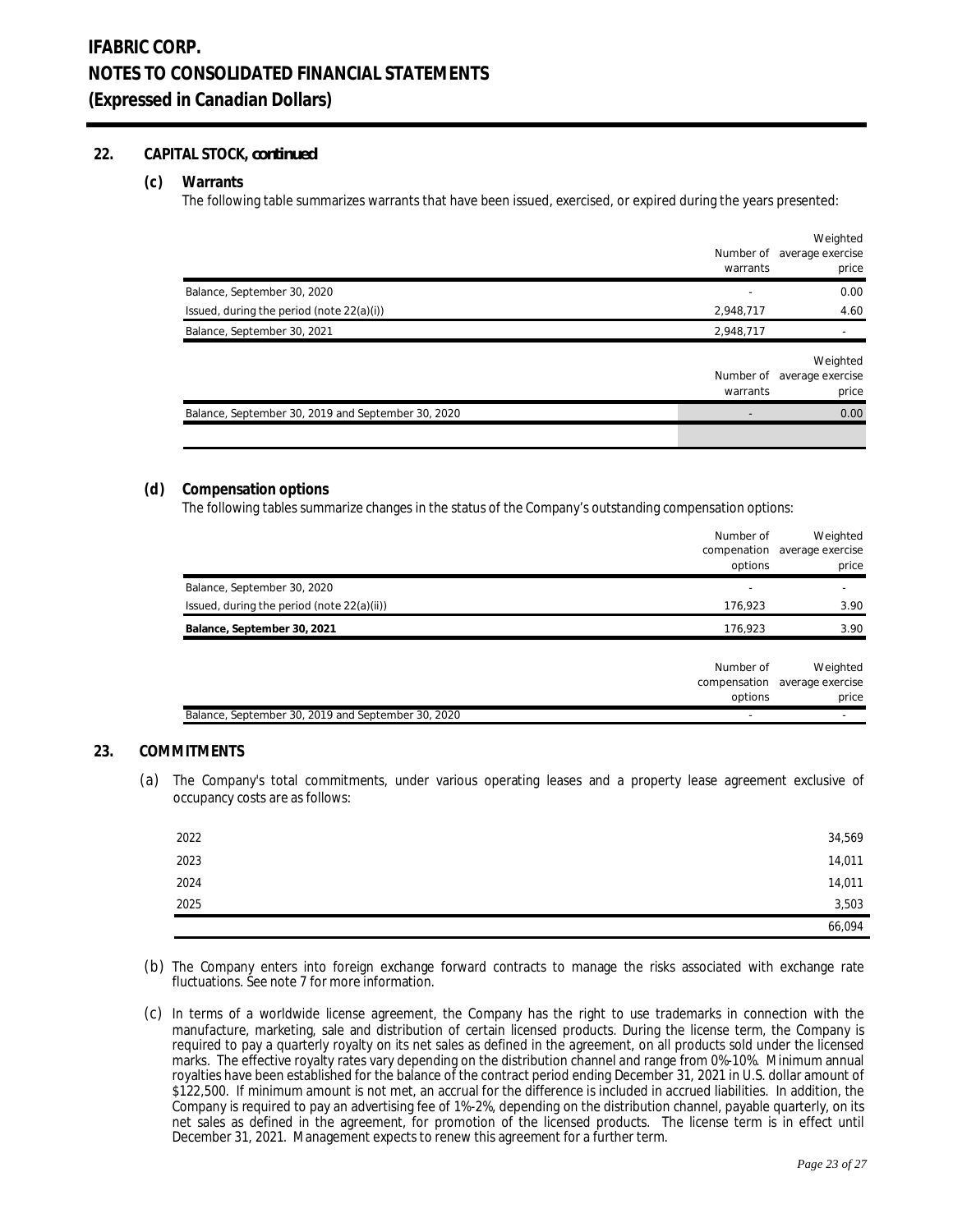#### **24. RELATED PARTY TRANSACTIONS**

(a) Key management personnel of the Company are those individuals having authority and responsibility for planning, directing, and controlling the activities of the Company, including members of the Company's Board of Directors. The Company considers key management to be the Company's Board of Directors, which includes three executive officers of the Company.

Remuneration of key management personnel of the Company was as follows:

|                                                                                      | 2021    | 2020    |
|--------------------------------------------------------------------------------------|---------|---------|
| Salaries, management and professional fees, directors' fees, and short-term benefits | 933,213 | 829.193 |
| Share-based compensation                                                             | 21.994  | 40.349  |
|                                                                                      | 955,207 | 869.542 |

- (b) Included in selling, general and administrative costs are management fees in the amount of \$25,000 (2020 \$22,500) paid to a company controlled by a director of one of the Company's subsidiaries.
- (c) Included in revenue is rental income earned in the amount of \$34,200 (2020 \$21,375) from a company controlled by a director of one of the Company's subsidiaries.
- (d) Included in accounts payable and accrued liabilities is an amount of \$222,000 (2020 \$13,000) due to directors and key management personnel of the Company in respect of unpaid fees.
- (e) Included in selling, general and administrative costs is an amount of \$32,333 (2020 \$58,957) paid to the spouse of an executive officer of the Company for marketing and administrative services rendered.
- (f) There is an amount of \$131,404 due from executive officers (2020 \$112,248) in respect to company loans and an amount of \$530,422 due to a director of one of the Company's subsidiaries (2020 - \$502,172) in respect to unpaid fees. Refer to notes 8 and 15 respectively.

#### **25. FINANCIAL RISK MANAGEMENT**

#### **Fair Value**

The fair values of financial assets and liabilities, together with the carrying amounts presented in the balance sheets, are as follows:

|                                                                                                                             | Fair Value Hierarchy Carrying Amount |           | Fair Value |  |
|-----------------------------------------------------------------------------------------------------------------------------|--------------------------------------|-----------|------------|--|
| Bank loan payable                                                                                                           | Level 2                              | 1.215.464 | 1.215.464  |  |
| The carrying values of cash, accounts receivables, balances with related party and accounts payable and accrued liabilities |                                      |           |            |  |
| approximate their fair values due to the immediate or short-term maturity of these financial instruments. These financial   |                                      |           |            |  |

instruments have been classified as level 2 within the fair value hierarchy.

The fair value of bank loan payable bearing interest at variable rates approximates its carrying value as interest rate charges fluctuate with changes in the bank's prime rate.

#### **Credit risk**

Credit risk arises from the potential that a counter party will fail to perform its obligations. The Company routinely assesses the financial strength of its customers to mitigate its exposure to credit risk. Management of the Company monitors the credit worthiness of its customers by performing background checks on all new customers focusing on publicity, reputation in the market and relationships with customers and other vendors. Further, the Company reviews forward looking information such as indications of customers going through financial difficulties that may create doubt over the receipt of funds.

The Company's maximum exposure to credit risk is \$6,452,896 (2020 - \$4,442,787). Included in selling, general and administrative costs are bad debts of \$0 (2020 - \$208,000) expensed during the year.

The following table provides further details on trade receivables not impaired: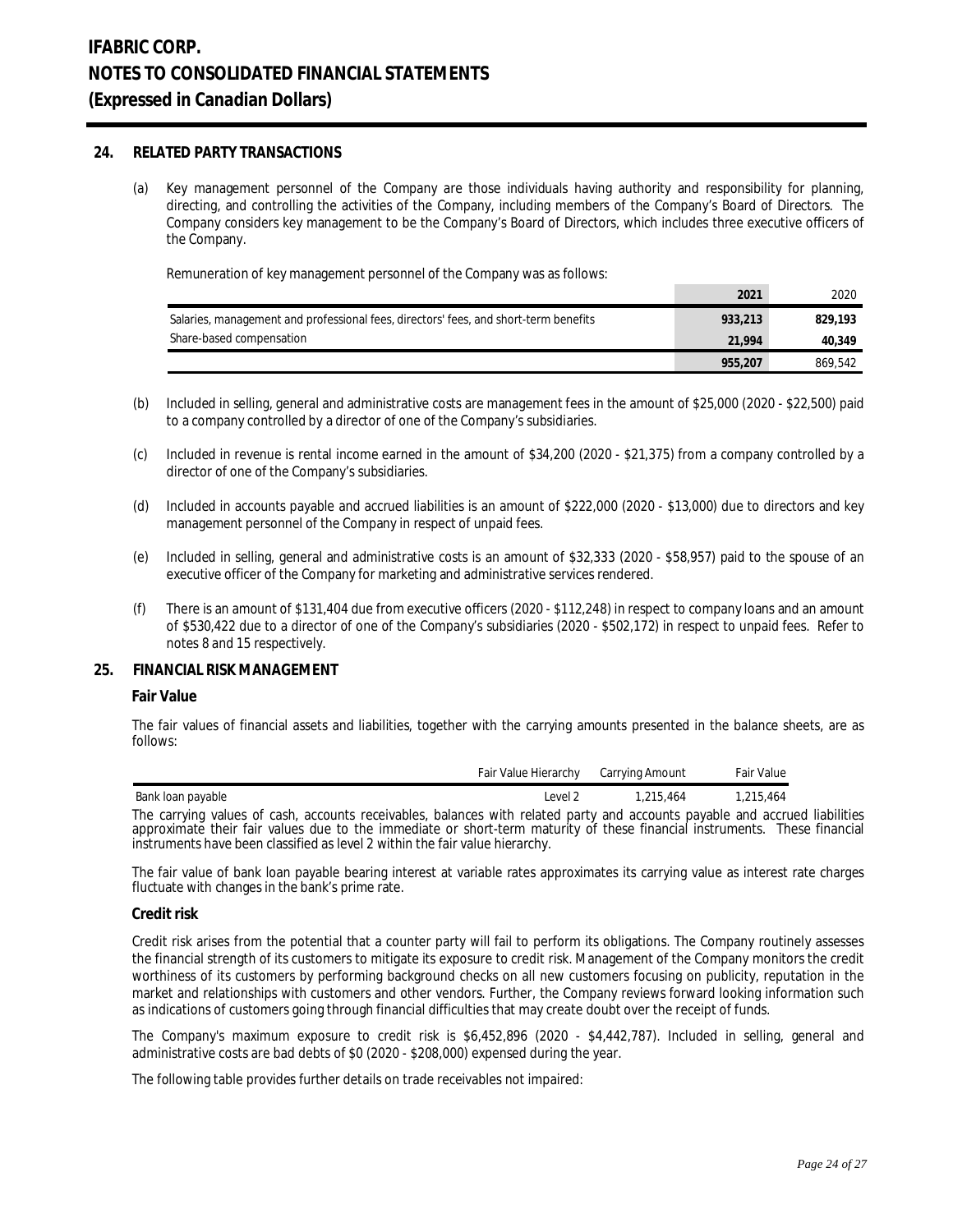## **25. FINANCIAL RISK MANAGEMENT,** *continued*

|                                                          | September 30,<br>2021 | September 30,<br>2020 |
|----------------------------------------------------------|-----------------------|-----------------------|
| Trade receivables not past due                           | 4,178,421             | 3,340,562             |
| Trade receivables past due and not impaired              |                       |                       |
| Under 31 days                                            | 940.264               | 630.421               |
| $31 - 60$ days                                           | 513,530               | 31,831                |
| 61 - 90 days                                             | 448,772               | 8.400                 |
| Over 90 days                                             | 353,610               | 353,549               |
| Trade receivables, net of expected credit loss allowance | 6,434,597             | 4.364.763             |

#### **Economic Dependence**

Approximately 63% of the Company's total sales were to three customers (2020 - 58% of sales were to three customers). These customers relate to the Intelligent Fabrics segment. At September 30, 2021, three customers accounted for 76% (September 30, 2020 - three customers accounted for 77%) of the Company's accounts receivable. Approximately 67% of the Company's total purchases were to four vendors (2020 – 63% of purchases were to four vendors), one of which is related to a distributor of the Company.

### **Liquidity risk**

Liquidity risk is the risk that the Company will encounter difficulties in meeting its obligations associated with its financial liabilities. The Company is exposed to this risk mainly with respect to its accounts payable and accrued liabilities, income taxes payable, related party loans, bank loan payable, and commitments. The Company reduces its exposure to liquidity risk by ensuring that it documents when authorized payments become due, maintains an adequate line of credit to pay trade creditors and repays long term debt interest and principal as it becomes due using cash generated from operations.

|                              | Contractual cash<br>2023<br>2022<br>flow<br>Carrying amount |                          |           |                          | 2024                     | 2025  |
|------------------------------|-------------------------------------------------------------|--------------------------|-----------|--------------------------|--------------------------|-------|
| Minimum guaranteed royalties |                                                             |                          |           |                          |                          |       |
|                              | $\sim$                                                      | $\overline{\phantom{a}}$ | $\sim$    | $\overline{\phantom{a}}$ | $\overline{\phantom{a}}$ |       |
| Lease obligations            | 51.468                                                      | 66.094                   | 34.569    | 14.011                   | 14.011                   | 3,503 |
| Bank loan payable            | 1,215,464                                                   | 1,215,464                | 1,215,464 |                          | $\overline{\phantom{a}}$ |       |
| Trade and other payables     | 2,941,445                                                   | 2,941,445                | 2,941,445 |                          | $\overline{\phantom{a}}$ |       |
| Related party loans          | 530.422                                                     | 530.422                  | $\sim$    | 530.422                  | $\overline{\phantom{a}}$ |       |
|                              | 4,738,799                                                   | 4,753,425                | 4,191,478 | 544,433                  | 14.011                   | 3,503 |

### **Market risk**

Market risk is the risk that the fair value or future cash flows of a financial instrument will fluctuate because of changes in market prices. Market risk comprises three types of risk: currency risk, interest rate risk and other price risk. The Company is exposed to currency risk and interest rate risk.

#### **Currency risk**

The Company conducts certain of its operations in U.S. Dollars ("USD"), British Pounds Sterling ("GBP"), New Taiwanese Dollars ("TWD") and Chinese Yuan ("RMB"). The Company manages its currency risk with foreign exchange forward contracts (see note 7). The following balances were included in the consolidated financial statements: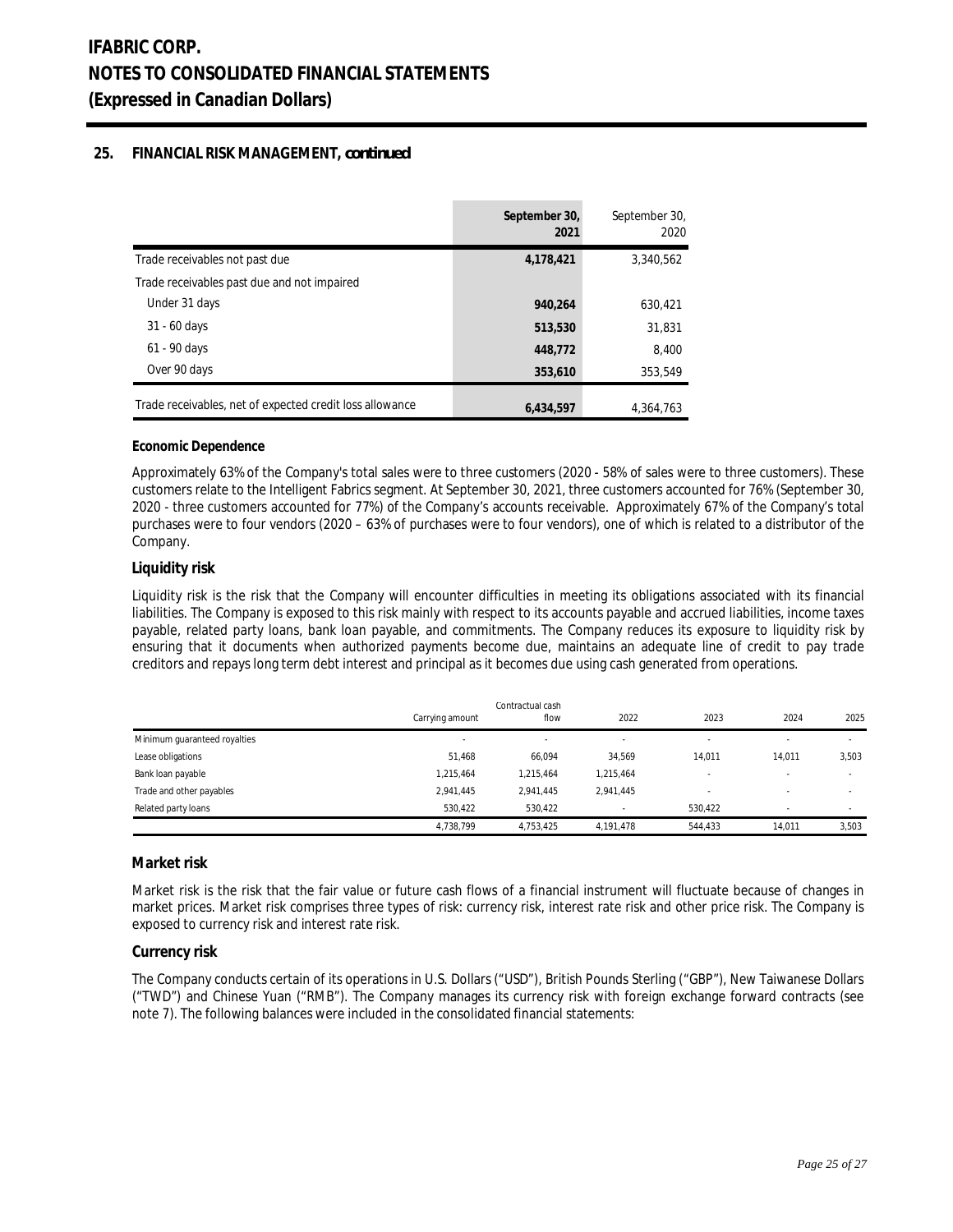## **25. FINANCIAL RISK MANAGEMENT,** *continued*

| <b>USD</b>                                       | September 30,<br>2021 | September 30,<br>2020 |
|--------------------------------------------------|-----------------------|-----------------------|
| Cash                                             | 730,865               | 453,248               |
| Accounts receivable                              | 1,028,472             | 810,632               |
| Accounts payable and accrued liabilities         | (1, 150, 481)         | (344, 331)            |
| Prepaids and deposits                            | 3,031,763             | 2,946,521             |
| Foreign exchange forward contract margin deposit |                       | 59,970                |
|                                                  | 3,640,619             | 3,926,040             |
|                                                  |                       |                       |
| <b>GBP</b>                                       | September 30,<br>2021 | September 30,<br>2020 |
| Cash                                             |                       | 4,875                 |
| Accounts receivable                              |                       | 18,555                |
|                                                  |                       | 23,430                |
|                                                  |                       |                       |
| <b>TWD</b>                                       | September 30,<br>2021 | September 30,<br>2020 |
| Cash                                             | 6,277,565             | 1,323,541             |
| Accounts receivable                              | 10,807,553            | 10,385,001            |
| Accounts payable and accrued liabilities         | (121, 924)            | (188, 832)            |
|                                                  | 16,963,194            | 11,519,710            |
|                                                  |                       |                       |
| <b>RMB</b>                                       | September 30,<br>2021 | September 30,<br>2020 |
| Cash                                             | 4,158,944             | 1,521,130             |
| Accounts receivable                              | 10,885,585            | 10,623,615            |
| Accounts payable and accrued liabilities         | (4, 410, 153)         | (4, 112, 811)         |
|                                                  | 10,634,376            | 8,031,934             |

The Company has performed a sensitivity analysis on its foreign currency denominated financial instruments. The effect of a 5% strengthening (weakening) of the USD against the Canadian Dollar as at September 30, 2021, in relation to the net amount of USD-denominated currency balances, would have resulted in an increase (decrease) of approximately \$170,000 to net comprehensive earnings for 2021, all other variables held constant. The effect of a 5% strengthening (weakening) of the TWD against the Canadian Dollar as at September 30, 2021, in relation to the net amount of TWD-denominated currency balances, would have resulted in an increase (decrease) of approximately \$28,000 to net comprehensive earnings for 2021, all other variables held constant. The effect of a 5% strengthening (weakening) of the RMB against the Canadian Dollar as at September 30, 2021, in relation to the net amount of RMB-denominated currency balances, would have resulted in an increase (decrease) of approximately \$77,000 to net comprehensive earnings for 2021, all other variables held constant.

The RMB located in China is not freely convertible into other currencies. However, under China's Foreign Exchange Control Regulations and Administration of Settlement, Sale and Payment of Foreign Exchange Regulations, the Company is permitted to exchange RMB for other currencies through banks authorized to conduct foreign exchange business.

#### **Interest rate risk**

Interest rate risk is the risk that the fair value or future cash flows of a financial instrument will fluctuate due to changes in market interest rates. The Company is exposed to interest rate risk on its secured bank loan and its bank operating line, which bear interest at variable rates, since changes in market rates can cause fluctuations in cash flows

The Company has performed a sensitivity analysis on its interest rate risk. The effect of a 1% decrease (increase) in the average interest rate paid during the year would have resulted in an increase (decrease) of approximately \$9,000 to net earnings for 2021, all other variables held constant.